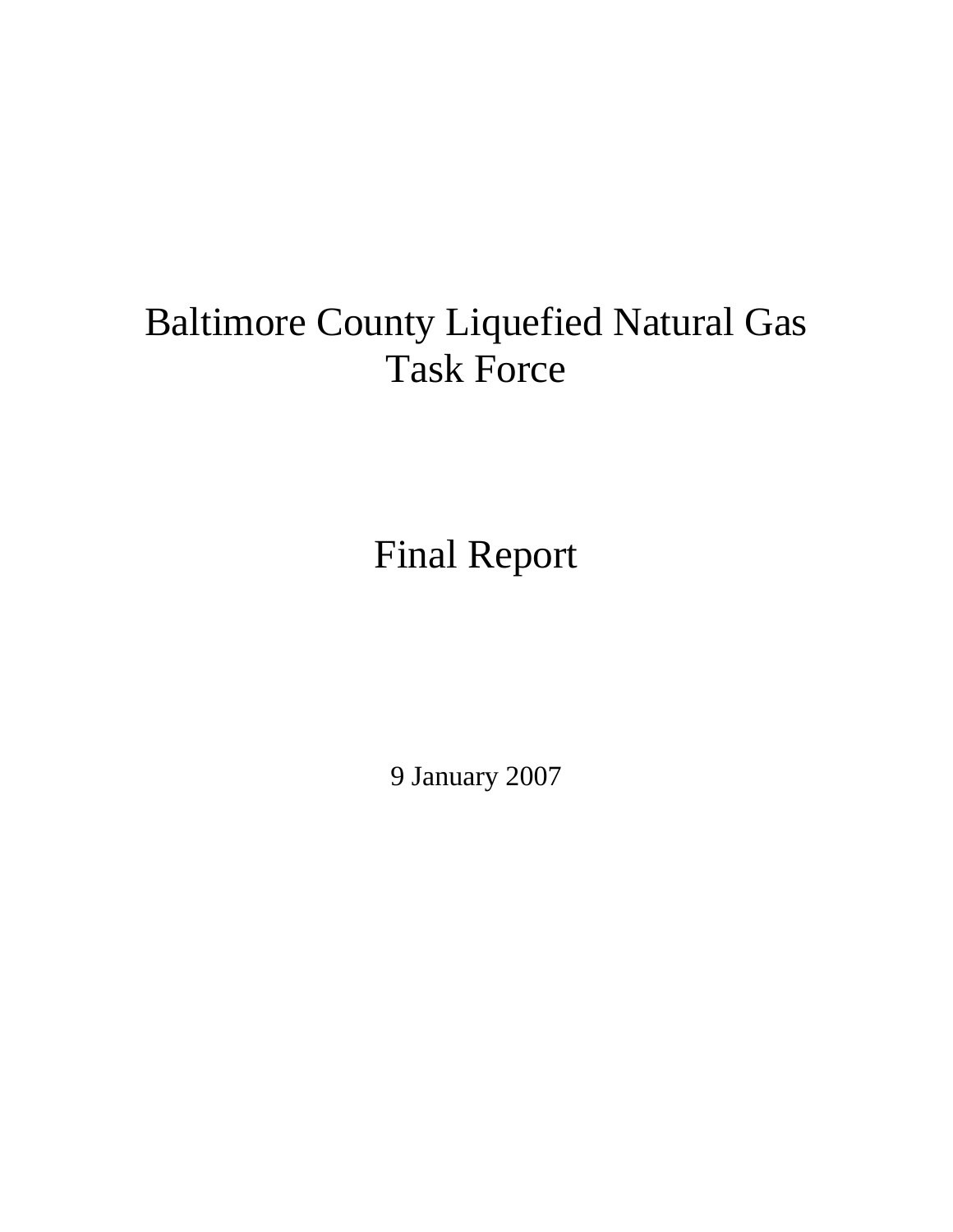The undersigned members of the Baltimore County Liquefied Natural Gas Task Force agree that this final report results from a fair and open process and that the overall conclusions and recommendations in this report reflect our views.

 $19/07$ Date

Jøel Baker, Co-Chair Joint - Science/Environ/Energy

MD Public Service Commission

Chairman's Designee

DNR - Secretary's Designee

 $1 - 4 - 07$ Date

Sharon Beazley, Co-Chaij Senate - Citizen

 $\frac{1-4-07}{\text{Date}}$ nophs

**Dunbar Brooks** Senate – Citizen

**Craig Chesek** 

**Frank Dawson** 

Date

Date

 $CM$ 

 $107$ **Brad Heavner** 

Joint - Science/Environ/Energy

John Hohman

 $J\phi$ int  $\frac{1}{2}$  Science/Environ/Energy

**Frederick Hoover** 

Joint - Science/Environ/Energy

 $1/4/07$ Linwood Jackson

House - Citizen

**Chris Rice** MD Energy Administration - Director's Designee

**Fred Thiess** Senate - Citizen

Date

**Russell Donnelly** House - Citizen

**Richard Eskin** MDE - Secretary's Designee

arnación 1-4-09

Guido Guarnaccia House - Citizen

 $\sigma$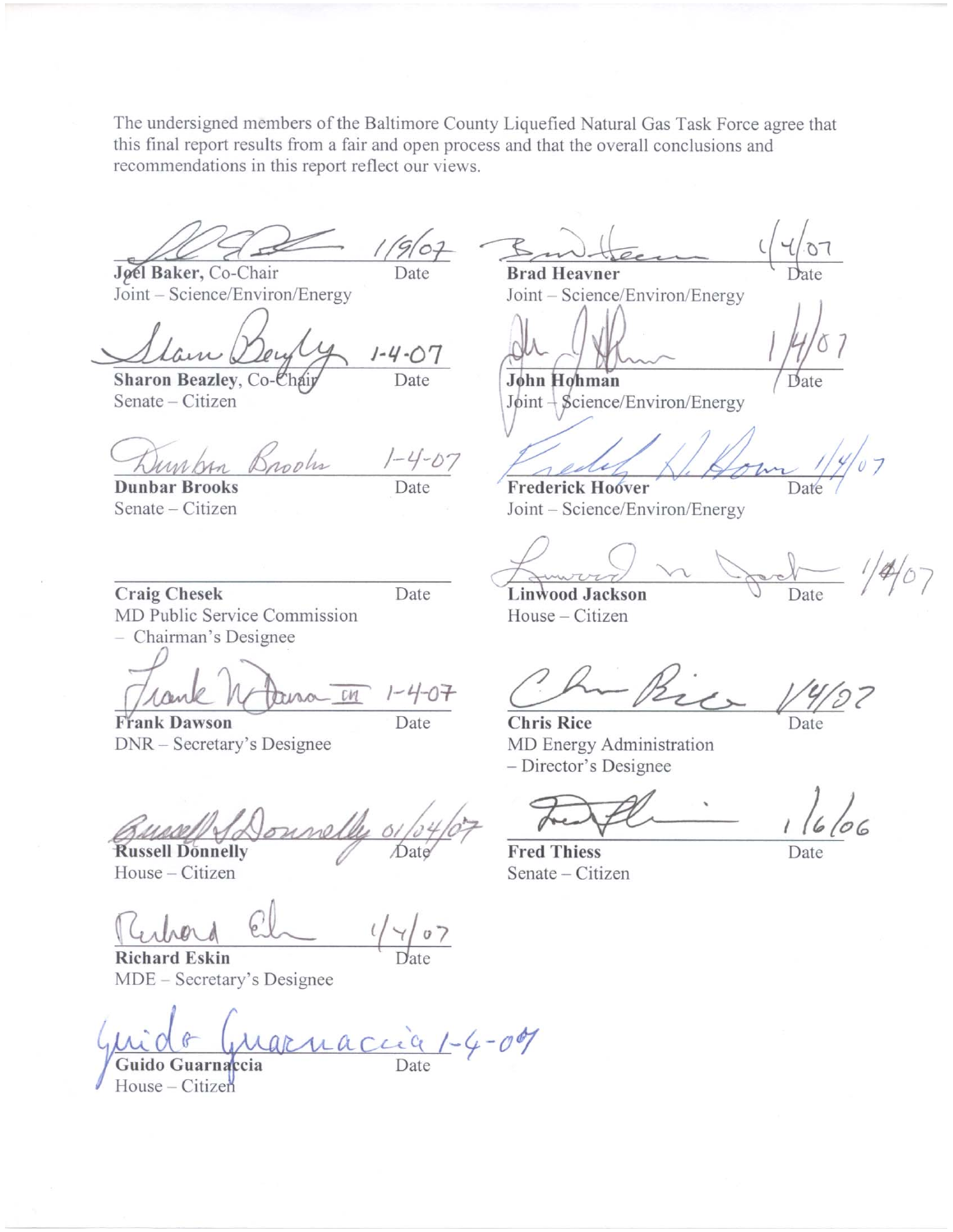Whereas we believe that:

- 1. The economically-challenged communities surrounding the Sparrows Point Peninsula have endured generations of environmental pollution, and;
- 2. The transportation network and demographics of the surrounding communities make emergency response and evacuation of the surrounding neighborhoods very difficult, and;
- 3. Dredging, processing, and disposal of large volumes of contaminated sediment during construction and operation of the proposed LNG facility will release pollutants into the Chesapeake Bay, and;
- 4. The proposed LNG facility will likely have minimal direct impact on energy supplies and costs in Maryland, and;
- 5. The economic impact of the proposed LNG facility on Maryland in terms of jobs will likely be minor:

The undersigned members of the Baltimore County Liquefied Natural Gas Task Force conclude that construction and operation of a liquefied natural gas terminal and facility on the Sparrow Point Peninsula. Baltimore County, does not serve the long-term interests of the citizens of Maryland.

Note: Agency representatives were not asked to sign, recognizing that could conflict with their official responsibilities.

The undersigned members of the Baltimore County Liquefied Natural Gas Task Force agree that this final report results from a fair and open process and that the overall conclusions and recommendations in this report reflect our views.

 $9/07$ **Joel Baker**, Co-Chair

 $\frac{\text{Joint}}{\text{J}}$ Science/Environ/Energy

Sharon Beazley, Co-Chair-Date

Senate - Citizen

**Dunbar Brooks** Senate - Citizen

**Russell Donnelly** 

Date

House - Citizen

 $4 - 04$ grucer

do Guarna<mark>c</mark>cia House - Citizen

**Brad Heavner** Joint – Serence/Environ/Energy

Date

**Frederick Hoover** Joint – Science/Environ/Energy

Linwood Jackson House - Citizen

Date

Date

Date

**Fred Thiess** Senate – Citizen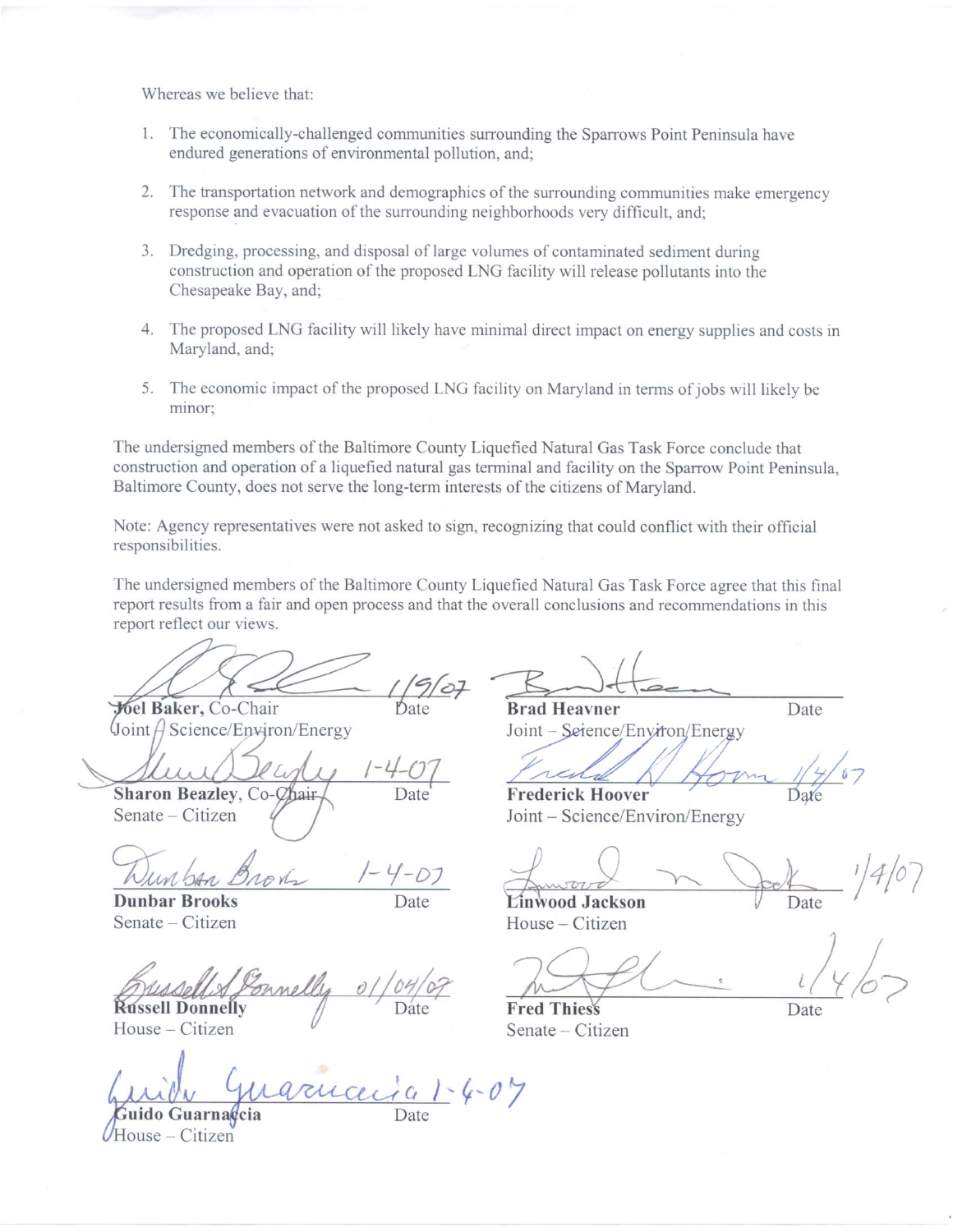| I.                                                                              |  |
|---------------------------------------------------------------------------------|--|
|                                                                                 |  |
| III. A description of the local community, land use and a characterization of a |  |
|                                                                                 |  |
|                                                                                 |  |
|                                                                                 |  |
| IV. An analysis of risk and safety issues of a potential LNG facility           |  |
|                                                                                 |  |
|                                                                                 |  |
|                                                                                 |  |
| V. Environmental consequences of a potential LNG facility at Sparrows Point 26  |  |
|                                                                                 |  |
|                                                                                 |  |
|                                                                                 |  |
| VI.                                                                             |  |
| VII.                                                                            |  |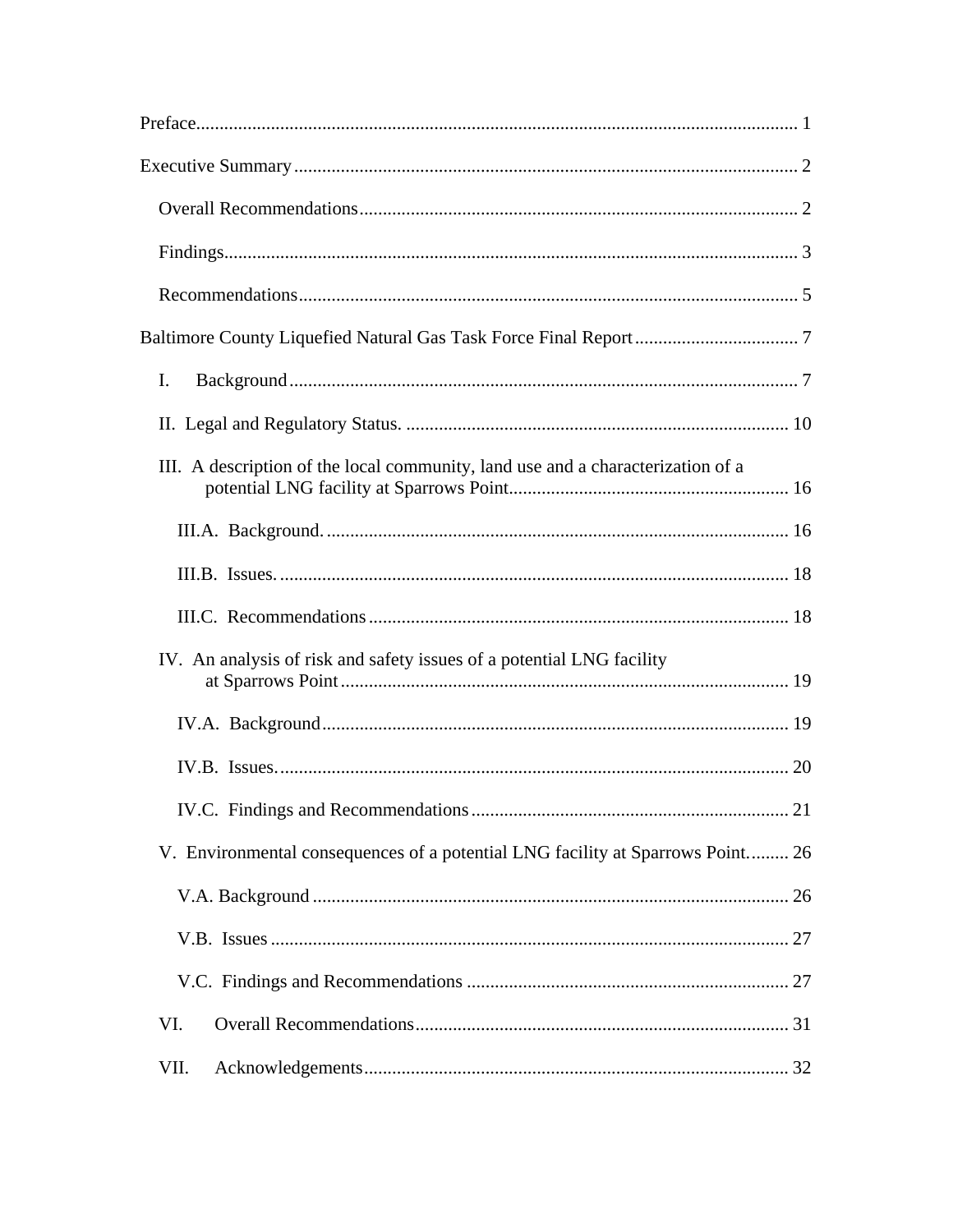# **Preface**

This report of the Baltimore County LNG Task Force was written before the formal application has been made to the Federal Energy Regulatory Commission (FERC) to build and operate a facility at Sparrows Point. During the 'pre-filing' phase, the potential applicant prepares and submits to FERC a series of Resource Reports that describe in general terms the nature of the project. FERC, the U.S. Coast Guard, and others comment on and evaluate these reports in preparation for the Draft Environmental Impact Statement should the project go forward. During the deliberations of the Task Force, the potential applicant revised several Resource Reports and therefore the background information was constantly evolving. Many of the specifics relating to the proposed facility, especially operational decisions under the jurisdiction of FERC and the U.S. Coast Guard had not yet been made when this report was prepared. Until a formal application has been submitted to FERC, and there is sufficient time to review the specifics of the facility, the Task Force findings and recommendations in this report remain provisional.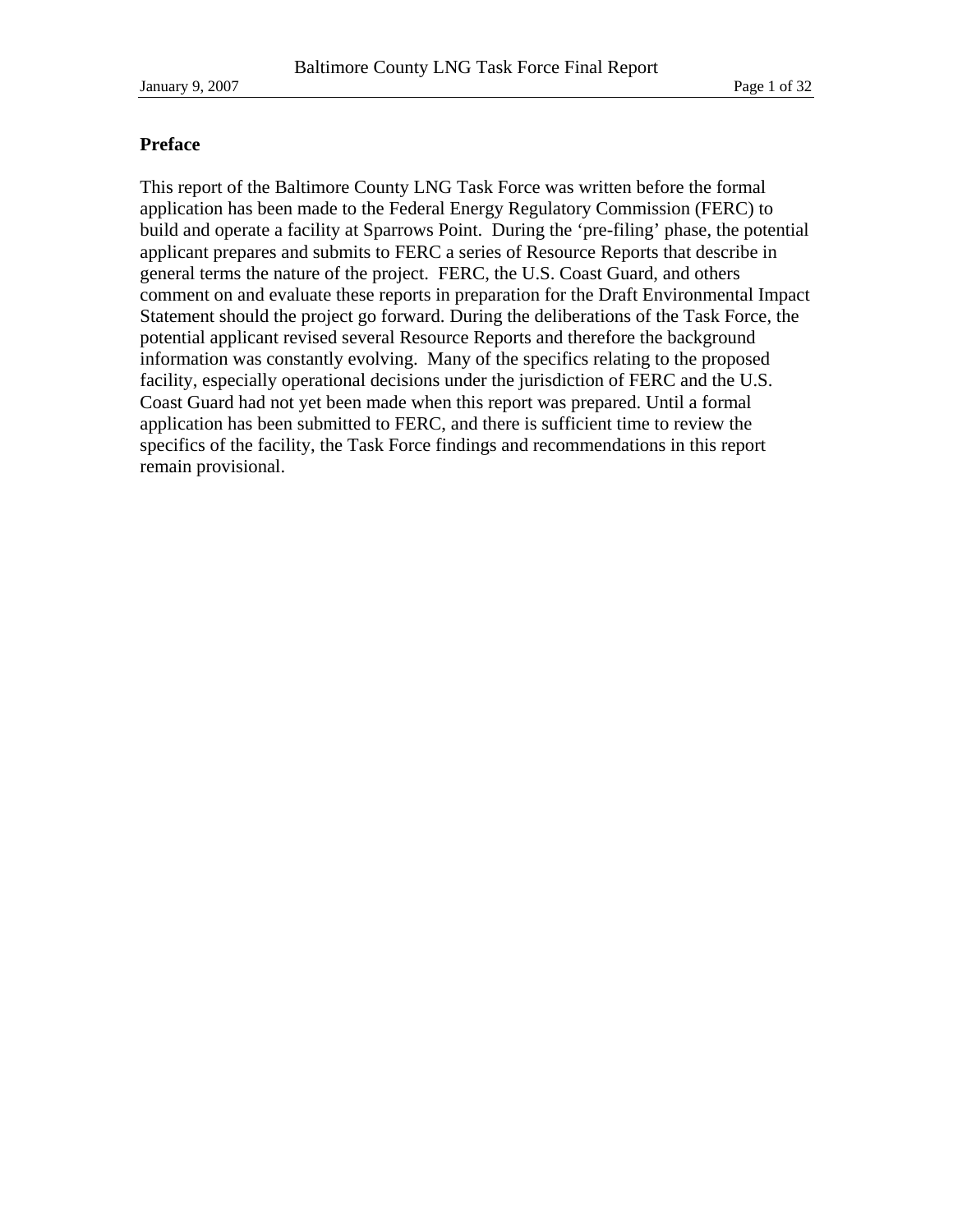# **Baltimore County Liquefied Natural Gas Task Force Final Report**

# **Executive Summary**

The Baltimore County Liquefied Natural Gas Task Force was established by Senate Bill 996 during the 2006 General Assembly to study issues concerning a proposed facility on the Sparrow Point Peninsula, Baltimore County. AES Sparrows Point LNG, LLC proposes to construct and operate liquefied natural gas (LNG) import, storage, and regasification facility on 80 acres on the Sparrows Point Peninsula. LNG would arrive at the LNG Terminal via ship, be offloaded to three shore-side storage tanks, re-gasified, and transported to consumers via an 87 mile pipeline through Baltimore, Harford, and Cecil Counties, MD and Lancaster and Chester Counties, PA.

In addition to the LNG facility, in its pre-application submission AES proposes to build a Dredge Material Recycling Facility at Sparrows Point to process dredged sediment during the 18 to 24 month construction phase. This facility would dewater and stabilize dredged sediment into a form suitable for shipping off site using 220 truck trips per day. AES is also considering construction of a natural gas-fired electricity generating station near the LNG facility.

Local concern about potential LNG facilities in Maryland led to a number of efforts by local and state officials to influence the approval process. Specific concerns from the community include health, safety, and quality of life issues. Permitting of LNG facilities is coordinated by the Federal Energy Regulatory Commission (FERC), with input from a number of Federal and State agencies. Governor Ehrlich designated the Maryland Department of Natural Resources Power Plant Research Program as the lead agency to coordinate the State's response to the potential LNG facility at Sparrows Point.

This report is based on pre-filing materials submitted to FERC by the applicant, as the formal filing was not available when this report was due. Many of the specifics relating to the proposed facility, especially operational decisions under the jurisdiction of FERC and the U.S. Coast Guard had not yet been made when this report was prepared. Until a formal application has been submitted to FERC (anticipated for early January 2007), and there is sufficient time to review the specifics of the facility, the Task Force findings and recommendations in this report remain provisional.

#### **Overall Recommendations**

1. The Task Force has identified several major issues of concern for which the applicant has not indicated adequate solutions. Maryland should advise FERC, and use existing State law and permitting authority to the maximum extent possible, to require that unless and until solutions to these critical issues are found, the State would not consider that the safety of the surrounding communities and environmental integrity have been adequately protected as required by the relevant laws. The most significant of these issues include: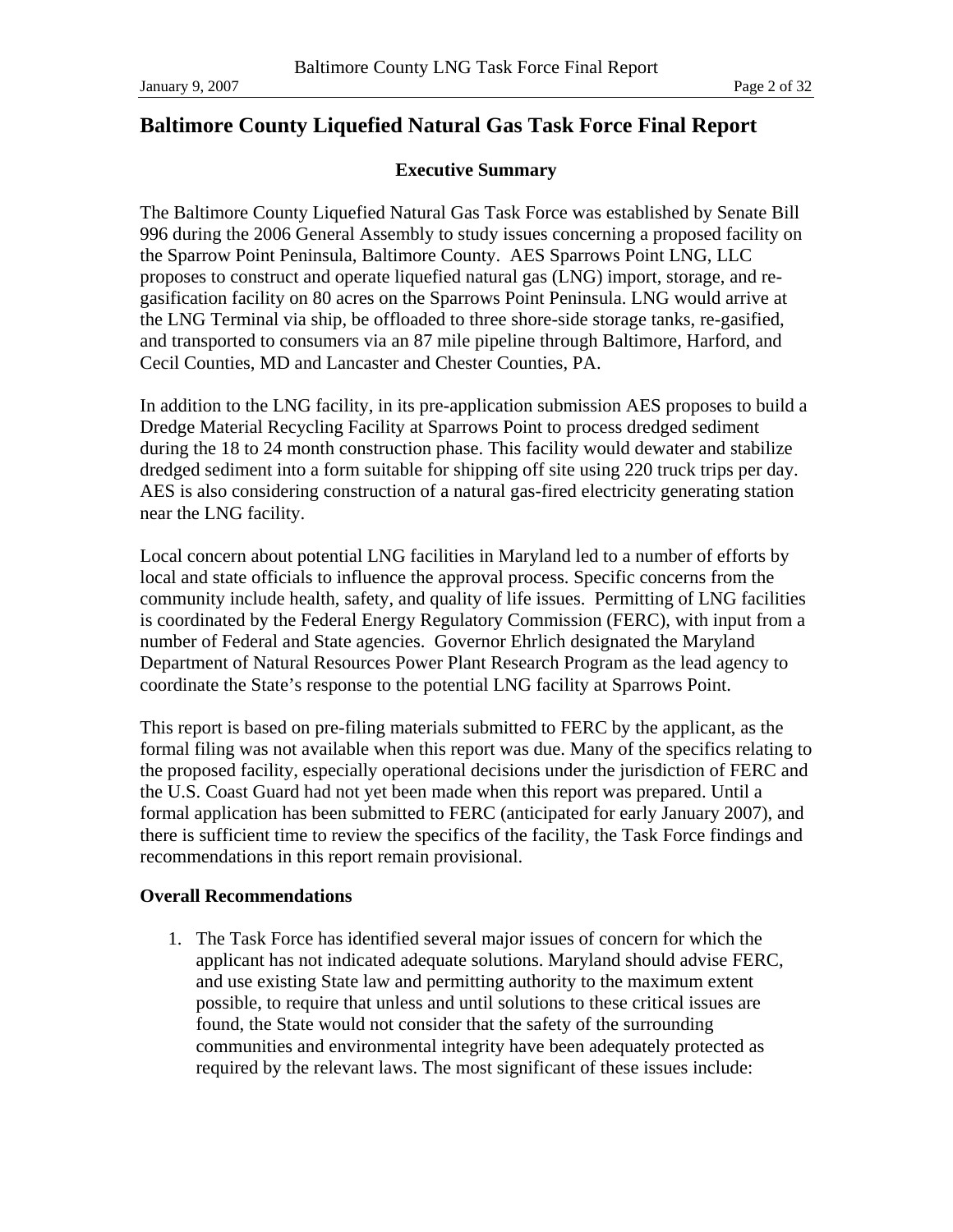- a. Notification, transportation and evacuation capabilities for the surrounding communities are clearly inadequate.
- b. The feasibility of processing the required volume of dredged material in a legal and safe manner with existing technology and legal limitations on dredged material disposal in this area is doubtful.
- c. Established principles of environmental justice would be violated.
- 2. The applicant should be required to pay all costs borne by the State and local governments for environmental, security and safety protection resulting from any proposed facility.
- 3. An environmentally, socially, and economically responsible comprehensive development plan for the entire Sparrows Point Peninsula should be prepared by Baltimore County, with State assistance if requested,. Any development on the Sparrows Point Peninsula should not conflict with current and planned environmental restoration efforts and should result in net environmental benefit.
- 4. To ensure future economic viability and energy security, Maryland should develop a comprehensive energy policy that balances supply and demand.
- 5. Maryland and Baltimore County should continue to be advocates for the local communities. All available legislative and judicial avenues to direct responsible development of the Sparrows Point Peninsula should be investigated.
- 6. A state ombudsman should be designated to communicate the status of development of Sparrows Point to the public.

# **Findings**

- 1. Economically distressed communities that surround the proposed facility have for generations borne the brunt of environmental pollution in the Sparrows Point area. The community believes that the proposed LNG facility is not compatible with proposed industrial and commercial activities in the Sparrows Point area, and that the facility poses a significant risk to health, safety and quality of life to a community that has already borne more than its share of such impacts.
- 2. There is considerable public concern about the potential risks of LNG traffic in the Chesapeake Bay and of the terminal, storage, and re-gasification facility at Sparrows Point.
- 3. Much of FERC's and the USCG's assessments of risk from LNG plants are based on a report conducted by Sandia National Laboratories which is derived largely on models and assumptions. These models have not been verified at the scale of the proposed LNG facility.
- 4. Adequate communication to the public during an emergency is a major concern due to lack of effective means of public notification due to insular or non-English speaking communities.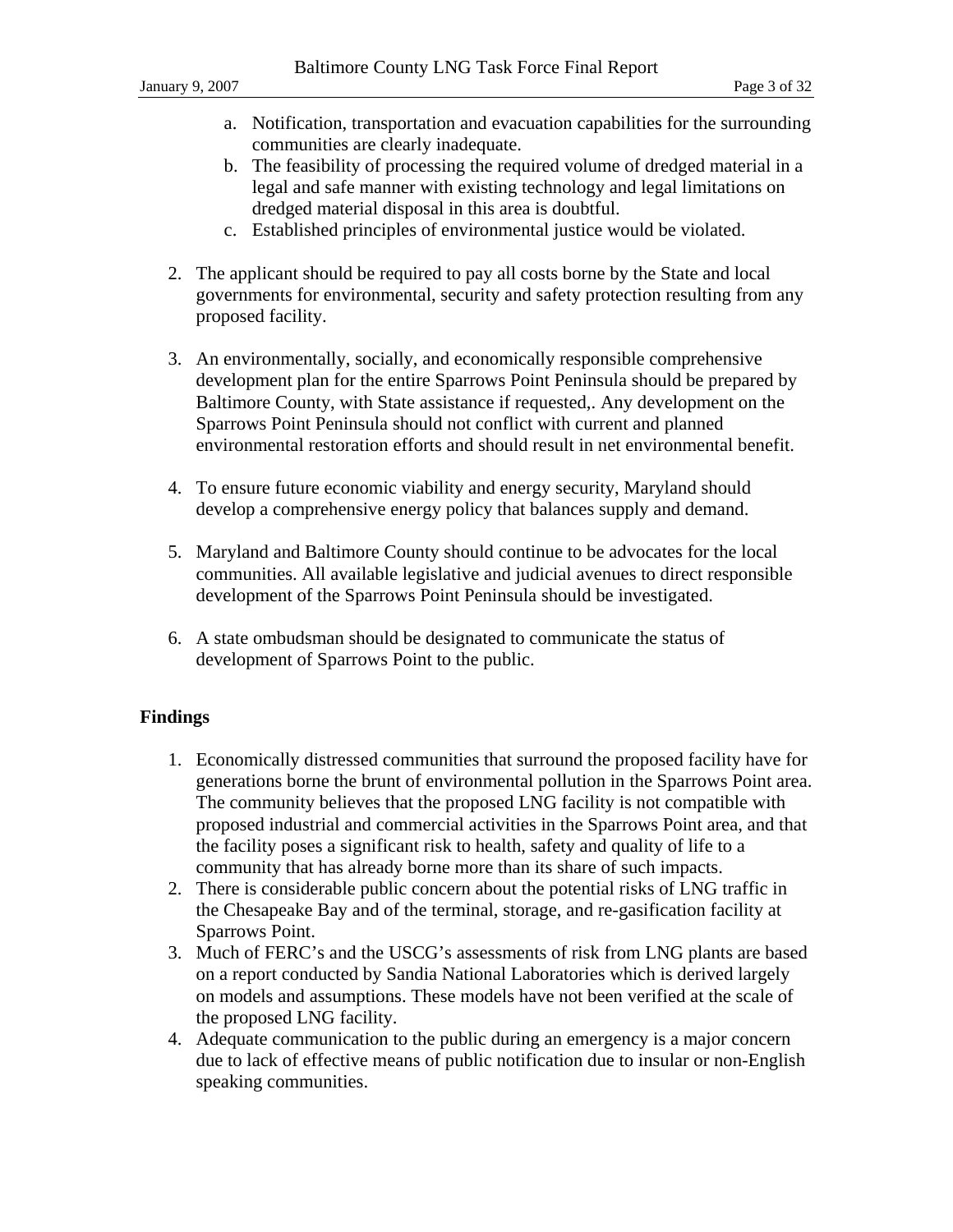- 5. The road system is inadequate for evacuating public from the area in a reasonable amount of time. Several potentially affected communities have only a single road for evacuation.
- 6. Many local residents rely completely on public transportation. Baltimore County does not have sufficient resources to respond to a major emergency at an LNG plant.
- 7. FERC will determine land exclusion zones around the proposed plant based on site-specific calculations and recommendations from the Sandia report as established by National Fire Protection Act 59A: *Standard for the Production, Storage, and Handling of LNG*.
- 8. The USCG has not yet submitted its Waterway Suitability Report (WSR), which will provide recommendations to FERC on the size of any marine safety and security zones around LNG tankers in Chesapeake Bay.
- 9. The USCG has not yet made a recommendation via the Waterway Suitability Report on whether or not the Chesapeake Bay Bridge and/or the Key Bridge will have to be closed to traffic during the transit of LNG tankers in the vicinity.
- 10. The volume of dredged material generated by the proposed project would greatly exceed the already limited capacity for harbor material disposal.
- 11. Unconfined disposal of spoil from Baltimore Harbor is prohibited outside of Baltimore Harbor; unconfined disposal of spoil from a "Baltimore County tributary" is prohibited within five miles of the Hart-Miller-Pleasure Island chain; and a contained disposal site may not be approved within the same five mile limit.
- 12. The applicant has indicated that they will propose to build an on-site facility to process the dredge material prior to shipping off-site. There is no facility in the region to process the dredged sediment into a product that could be classified as an innovative use and therefore no precedent for permitting such a facility.
- 13. The limited capacity to dispose of Baltimore Harbor sediments requires careful prioritization of Harbor dredging projects.
- 14. Suspended sediments, toxic substances and nutrients will be released during dredging. The quantity released will depend on the nature of the dredging technique used, which must be designed to minimize pollutant release to the water column. Even using the best available dredging and disposal technologies, the large volume of materials handled will result in an overall large release of contaminants.
- 15. Baltimore Harbor, including some areas surrounding the proposed facility, has poor environmental quality due to excessive levels of nutrients and toxic pollutants. During the past 10 years, considerable resources have been spent to assess and manage these problems, and substantial efforts to improve the Harbor continue.
- 16. The Patapsco River is the site of a significant amount of commercial fishing activity. Between 2003 and 2006, an annual average of approximately 85,000 pounds of fish and shellfish were commercially harvested from the Patapsco River.
- 17. Approximately 500 charter boat trips per year originate in Baltimore Harbor for recreational fishing, sightseeing, and other services.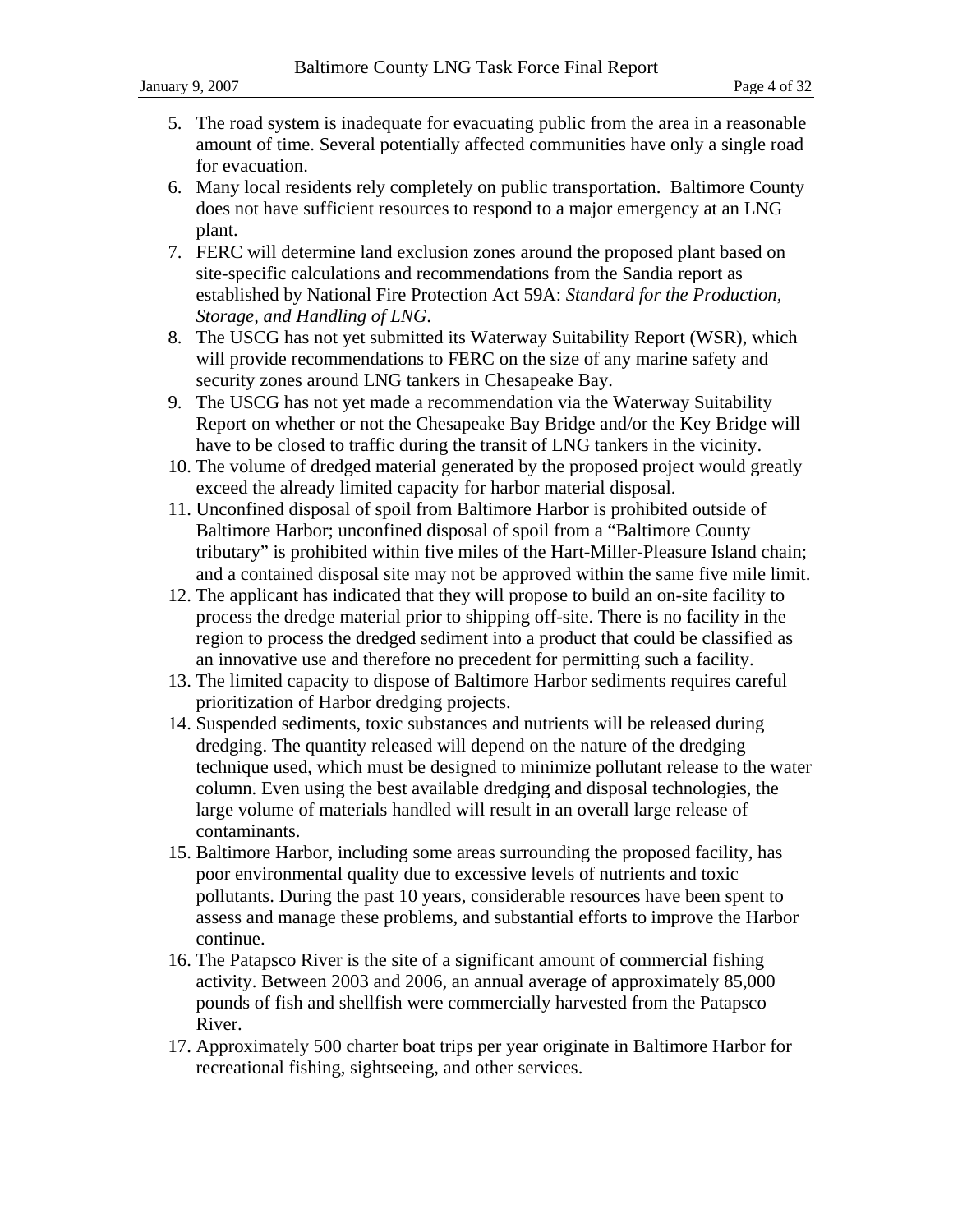- 18. The use of natural gas typically has less overall environmental impact than other fossil fuels, including coal.
- 19. Current LNG imports at Cove Point will be more than three times the projected natural gas consumption in Maryland after the approved expansion of Cove Point. The citizens of Maryland disproportionately bear the costs of environmental impacts, security, and emergency preparation and response for LNG they do not need.
- 20. While the proposed facility will increase natural gas supplies to the mid-Atlantic and Northeastern U.S., greater energy security could result from reducing energy demand through modernizing equipment in the region. Such reductions would have other positive environmental benefits beyond not constructing and operating the proposed facility.

# **Recommendations**

- 1. A comprehensive long-range Master Plan for the development of the Sparrows Point Peninsula should be developed by Baltimore County, with assistance, if requested, from the State.
- 2. Maryland should assure that the cumulative and interactive impacts of the combined activities on Sparrows Point are evaluated once the formal application has been filed with FERC.
- 3. Maryland should strongly recommend through the comment process that:
	- a. FERC and USCG take into account all studies on the risks of LNG not incorporated into the Sandia report, including those not publicly available and those of other countries.
	- b. When FERC and USCG interpret any findings based on models and assumptions to estimate the level of risk from the proposed LNG facility, they should include safety factors adequate to account for uncertainties in the models. They should use calculations from any recognized authority that provide the largest safety factor.
	- c. FERC and USCG should require experiments on the hazards of LNG releases on the scale that would be experienced by a catastrophic failure of a tanker or land based storage tank before any final decisions are made on this application.
- 4. Maryland should strongly recommend through the comment process to FERC that The Emergency Response Plan:
	- a. Must include an effective and rapid means of notifying and evacuating the public in the event of an emergency. This plan must specifically address the road capacity for evacuation and evacuating those dependent on public transportation, and be acceptable to local and State agencies. This should include on-going public education efforts on notification and evacuation methods, as well as on-going drills for emergency responders.
	- b. Must clearly identify the applicant as the responsible party for covering both the direct costs to respond to an emergency and the indirect costs of planning and preparation.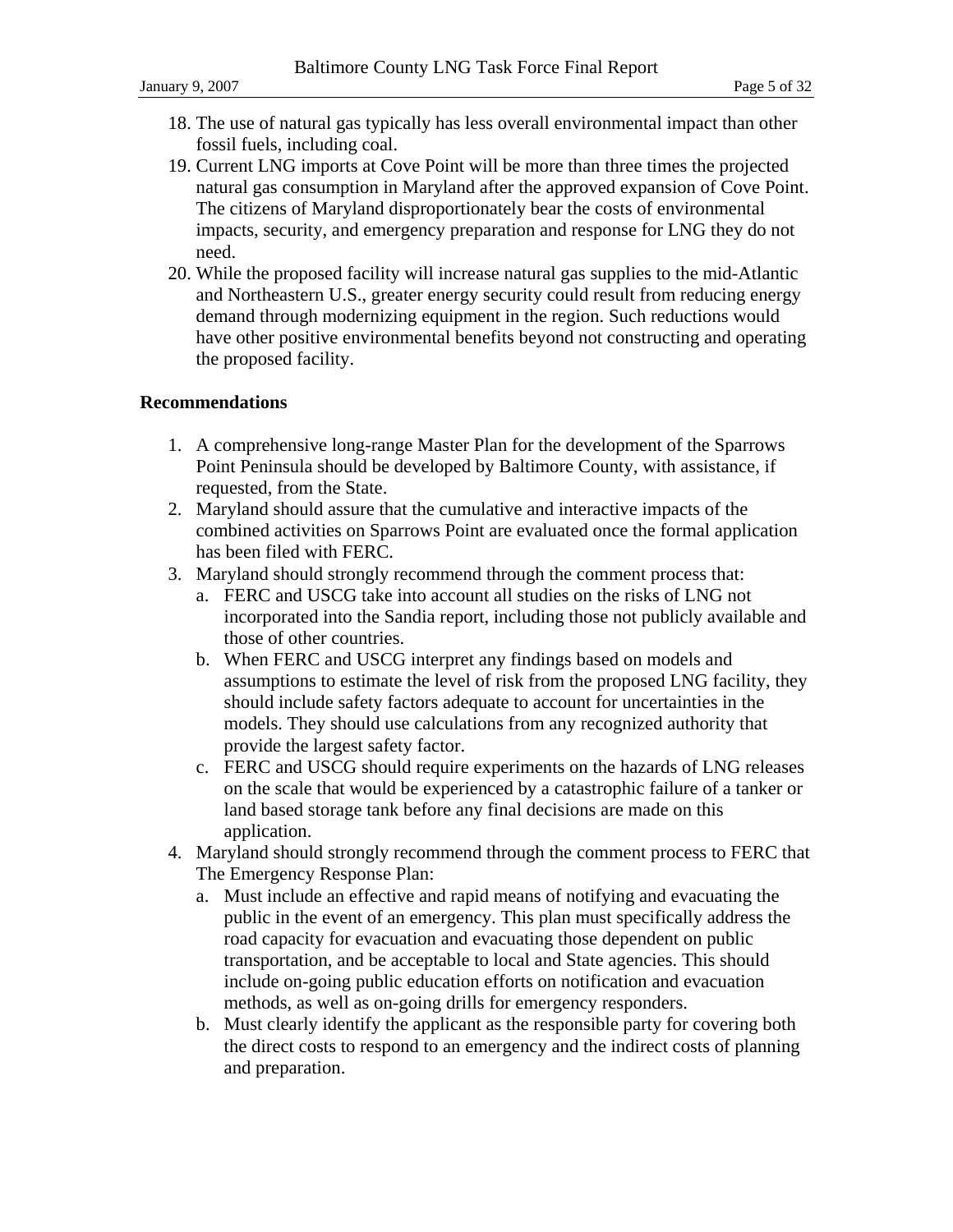- 5. Marine safety and security zones are calculated based on safety and security issues and must not be compromised to accommodate impacts on recreational and commercial activities. If the impacts to recreational and commercial activities are unacceptable, then Maryland should recommend to FERC that the project must not move forward.
- 6. Maryland should continue to prioritize the use of disposal capacity in Baltimore Harbor for required maintenance of navigation channels.
- 7. No dredge sediment disposal/process operation should be permitted until disposal capacity is clearly and legally documented and the regulatory path defined.
- 8. Because Harbor sediments typically contain bioaccumulative contaminants, any discharge permits must consider the potential for long-term impacts in addition to acute impacts.
- 9. Maryland should work through existing regulatory authorities and voluntary incentives to insure that any new major activity in the Sparrows Point area is 'environmentally positive' (i.e., the area's environmental quality is better than if the project did not occur).
- 10. Maryland should ensure, through the Water Quality Certification and the Consistency Determination, that the proposed activity is consistent with existing Harbor-wide remediation and restoration programs.
- 11. Maryland should be a strong advocate for the residents of the surrounding communities, ensuring that any development on the site is consistent with the principals of environmental justice.
- 12. Maryland should strongly recommend through the comment process that FERC, with input from Maryland DNR, should accurately calculate the economic and cultural impacts to the recreational and commercial communities resulting from the inevitable loss of access to the waterway, and require that the applicant compensate these communities appropriately.
- 13. Maryland should adopt a comprehensive energy strategy that balances supply-side (increased energy production) and demand-side (increased efficiency, conservation) policies.
- 14. Since this facility would push the region toward a supply-side response to energy demand and thereby undermine demand-side strategies, the applicant should be required to invest heavily in statewide energy conservation programs in Maryland.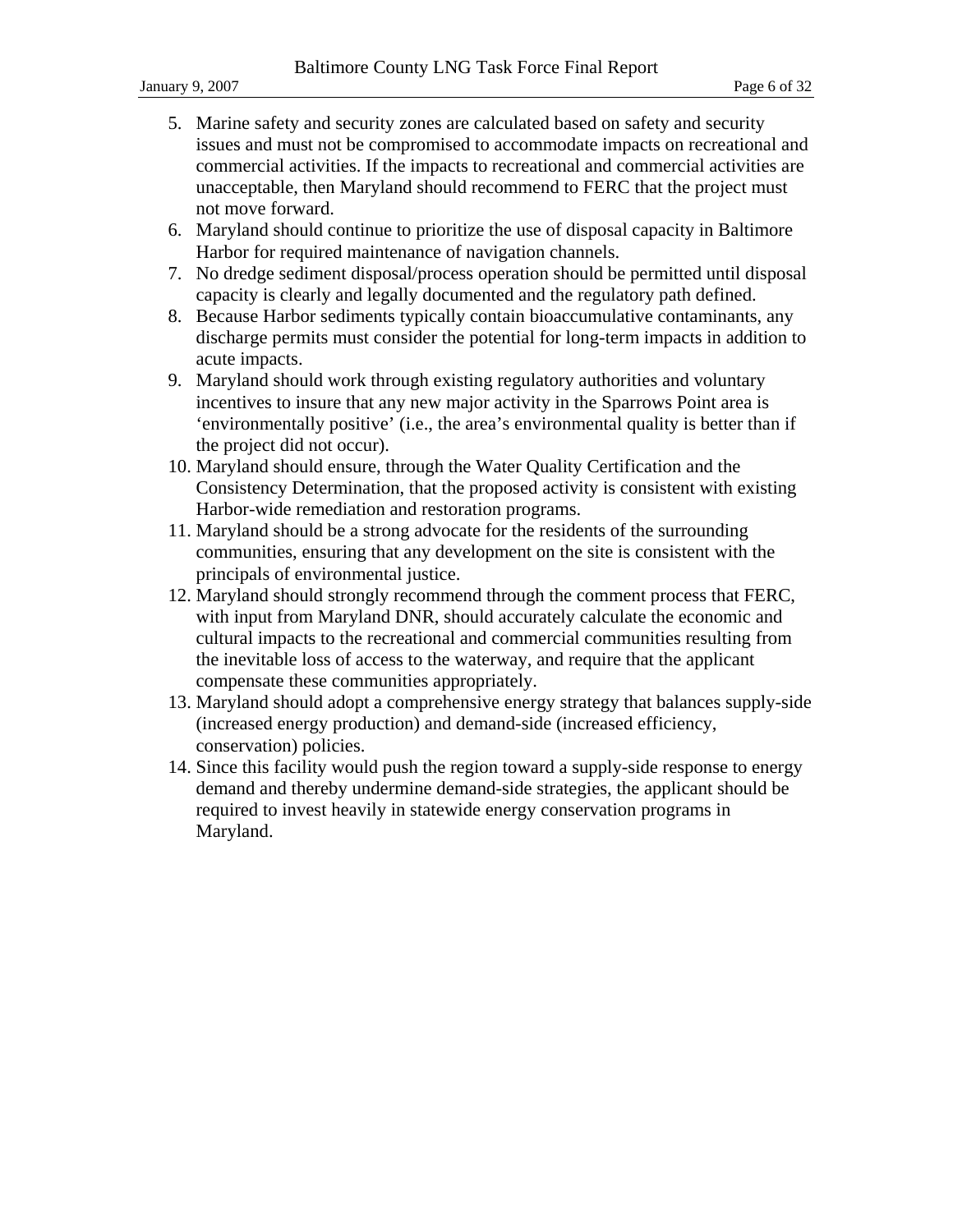# **Baltimore County Liquefied Natural Gas Task Force Final Report**

#### **I. Background**

I.A. Overview of the Potential LNG Facility at Sparrows Point. AES Sparrows Point LNG, LLC proposes to construct and operate a new liquefied natural gas (LNG) import, storage, and regasification facility on 80 acres on the Sparrows Point Peninsula in Baltimore County. LNG would arrive at the LNG Terminal via ship, be offloaded to three shore-side storage tanks, re-gasified, and transported to consumers via an 87 mile pipeline through Baltimore, Harford, and Cecil Counties, MD and Lancaster and Chester Counties, PA. The facility at Sparrows Point would consist of a marine terminal, three on-shore storage tanks, and the equipment to convert LNG to gas. The three storage tanks would each be 170 feet high and 270 feet in diameter and contain 42 million gallons (160,000 cubic meters) of LNG. Operating at full capacity would require offloading a ship every two to three days. In addition to the LNG facility, in its pre-application submission, AES proposes to build a Dredge Material Recycling Facility at Sparrows Point to process dredged sediment during the 18 to 24 month construction phase. This facility would dewater and stabilize dredged sediment into a form suitable for shipping off site. The Dredge Material Recycling Facility would occupy 5 acres of upland property adjacent to the LNG facility. Transport of the processed dredge material offsite would require 220 truck trips per day away from the site. AES is also considering construction of a natural gas-fired electricity generating station near the LNG facility.

Local concern about potential LNG facilities in Maryland led to a number of efforts by local and state officials to influence the approval process. Specific concerns from the community include health, safety, and quality of life issues. The project description has changed over time and is significantly different than what was initially presented to the communities.

I.B. Legislative History. During the 2005 and 2006 Maryland General Assembly Sessions bills were proposed to limit the siting of LNG facilities within the State. During legislative analysis of SJ 16 in the 2006 General Assembly session, "…(a)n advice of council letter from the Attorney General's office (17 March 2006) states that specified legislation introduced in the 2006 legislative session restricting the construction or operation of an LNG facility in Maryland is preempted by federal law. According to the letter, the federal Natural Gas Act has long been understood as preempting state authority to regulate the siting and operation of LNG facilities which are under the jurisdiction of the Federal Energy Regulatory Commission (FERC)." (Department of Legislative Services, Fiscal and Policy Note for Senate Joint Resolution 16, Maryland General Assembly 2006 session). Although by law, FERC has primary jurisdiction to authorize the construction and operation of proposed LNG facilities, the State of Maryland exercises delegated federal permitting authority under the Clean Water Act, the Clean Air Act, and the Coastal Zone Management Act. To the extent that State and local laws are applicable to the Project, they too must be satisfied by the applicant<sup>1</sup>. The Maryland

<sup>&</sup>lt;sup>1</sup> Because the Natural Gas Act grants FERC exclusive jurisdiction over permitting the siting of proposed terminals and pipeline, some State and local laws may be preempted and not enforceable. However, the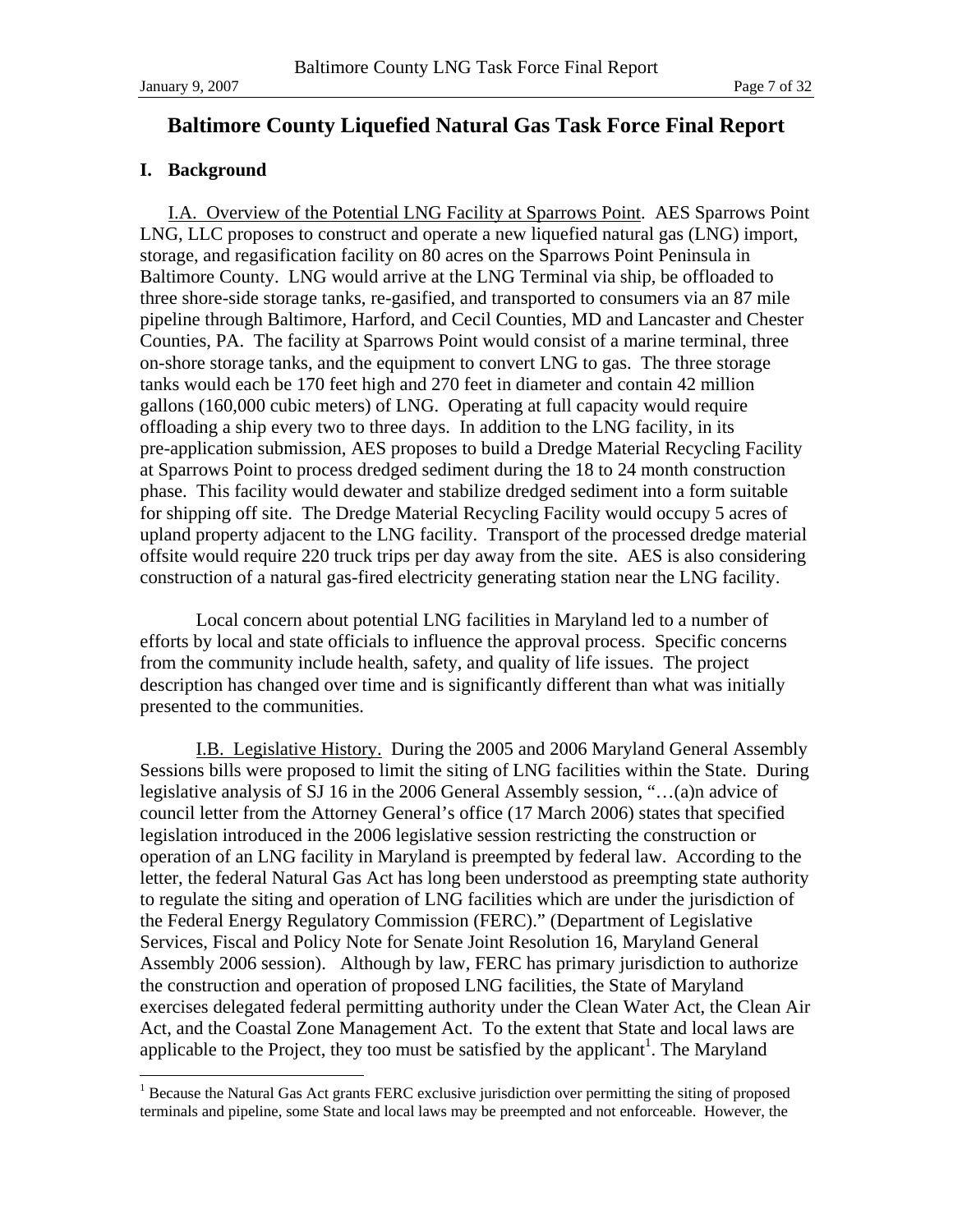Department of Natural Resources Power Plant Research Program was designated by Governor Ehrlich as the lead agency to coordinate the State's response to the potential AES LNG facility at Sparrows Point.

 Senate Bill 996, passed in 2006, established the Baltimore County Liquefied Natural Gas Task Force (the Task Force). The task force consists of

- 1. four members from the scientific, environmental, and energy communities, jointly appointed by the President of the Senate and the Speaker of the House of Delegates,
- 2. the Chairman of the Public Service Commission or the Chairman's designee,
- 3. the Secretary of the Environment or the Secretary's designee,
- 4. the Secretary of Natural Resources or the Secretary's designee,
- 5. the Director of the Maryland Energy Administration, or the Director's designee,
- 6. three members nominated by the Senator representing the Maryland legislative district in which the proposed liquefied natural gas facility in eastern Baltimore County is proposed to be sited, subject to approval of the President of the Senate, and three members nominated by the Delegates representing the Maryland legislative district in which the proposed liquefied natural gas facility in eastern Baltimore County is proposed to be sited, subject to approval of the Speaker of the House of Delegates. The Task Force elected co-chairs and was staffed by the Departments of the Environment and Natural Resources.

| Table 1. Baltimore County Liquefied Natural Gas Task Force |                                           |  |  |  |  |
|------------------------------------------------------------|-------------------------------------------|--|--|--|--|
| Joel Baker (co-chair),                                     | Sharon Beazley (co-chair), Senate-        |  |  |  |  |
| Science/Environment/Energy                                 | appointed citizen                         |  |  |  |  |
| Dunbar Brooks, Senate-appointed citizen                    | Craig Chesek, Secretary's Designate,      |  |  |  |  |
|                                                            | Maryland Public Service Commission        |  |  |  |  |
| Frank Dawson, Secretary's Designate,                       | Russell Donnelly, House-appointed citizen |  |  |  |  |
| <b>Department of Natural Resources</b>                     |                                           |  |  |  |  |
| Richard Eskin, Secretary's Designate,                      | Guido Guarnaccia, House-appointed citizen |  |  |  |  |
| Department of the Environment                              |                                           |  |  |  |  |
| Brad Heavner,                                              | John Hohman,                              |  |  |  |  |
| Science/Environment/Energy                                 | Science/Environment/Energy                |  |  |  |  |
| Frederick Hoover,                                          | Linwood Jackson, House-appointed citizen  |  |  |  |  |
| Science/Environment/Energy                                 |                                           |  |  |  |  |
| Chris Rice, Secretary's Designate,                         | Fred Thiess, Senate-appointed citizen     |  |  |  |  |
| Maryland Energy Administration                             |                                           |  |  |  |  |

State's delegated authority under the listed federal statutes is expressly applicable to the construction and operation of the proposed Sparrows Point Terminal as well as any other laws that may be applicable to any federal agencies authorities and responsibilities related to LNG terminals. 15 USC §717(b)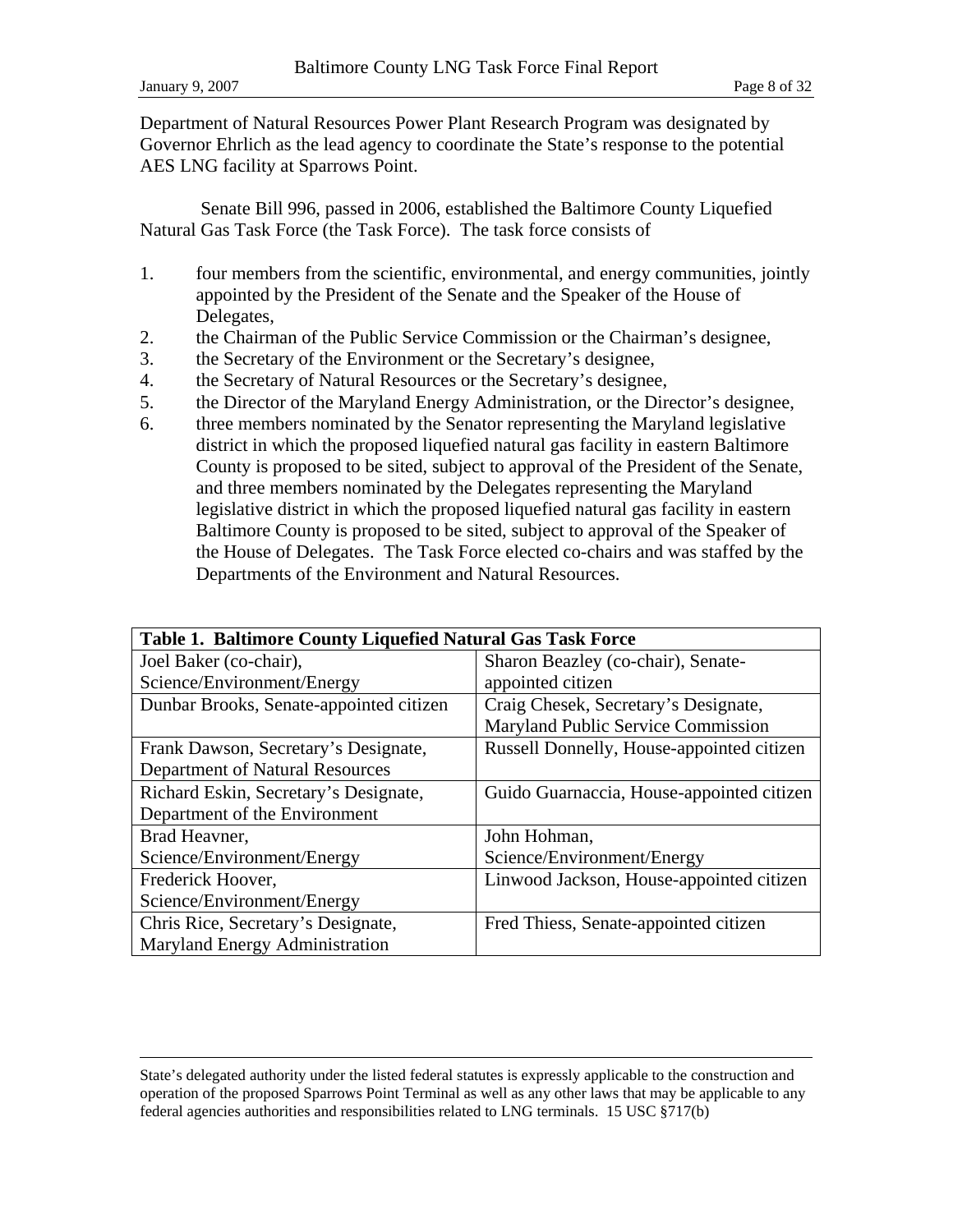Senate Bill 996 charged the Task Force to study the following:

- 1. the risks and hazards of a liquefied natural gas production, storage, or regasification facility;
- 2. the kind and use of the proposed production, storage, or regasification facility
- 3. the current and projected population and demographic characteristics of the location of the proposed production, storage, or regasification facility;
- 4. the current and proposed land use near the location of the proposed production storage, or regasification facility
- 5. the natural and physical aspects of the proposed location
- 6. the emergency response capabilities near the proposed facility location;
- 7. the need and appropriate distance for remote siting;
- 8. the effect of the proposed facility location on recreational and commercial boating and fishing and crabbing in the area;
- 9. the impact on the environment, especially on water quality, due to the quality of the dredged material from the large scale dredging that is intended to be undertaken to accommodate the ships transporting the liquefied natural gas; and
- 10. the impact on the ability of residential property owners near the proposed facility to retain access to their properties by way of the waterway.

The Task Force shall report its findings and recommendations to the Governor and General Assembly on or before December 2006.

I.C. Scope of Task Force. The Task Force first met on September 5 2006 at the Maryland Department of Environment in Baltimore. At that meeting, Dr. Joel Baker and Ms. Sharon Beazley were elected co-chairs, the overall procedures for the Task Force meetings were discussed, and it was determined that the Task Force would focus primarily on the Sparrows Point facility and not the proposed 87 mile pipeline. The Task Force decided to hold open meetings, allowing interested observers to attend the scheduled meetings and, at the discretion of the co-chairs, participate in the discussion. Task Force information, including meeting schedules and minutes, presentation graphics, and background materials are available to the public *via* a dedicated web site (http://www.mde.state.md.us/ResearchCenter/lng\_taskforce.asp). During the first meeting, the Task Force reviewed the ten items in SB 996 and created three subcommittees charged with addressing the specifics of each issue.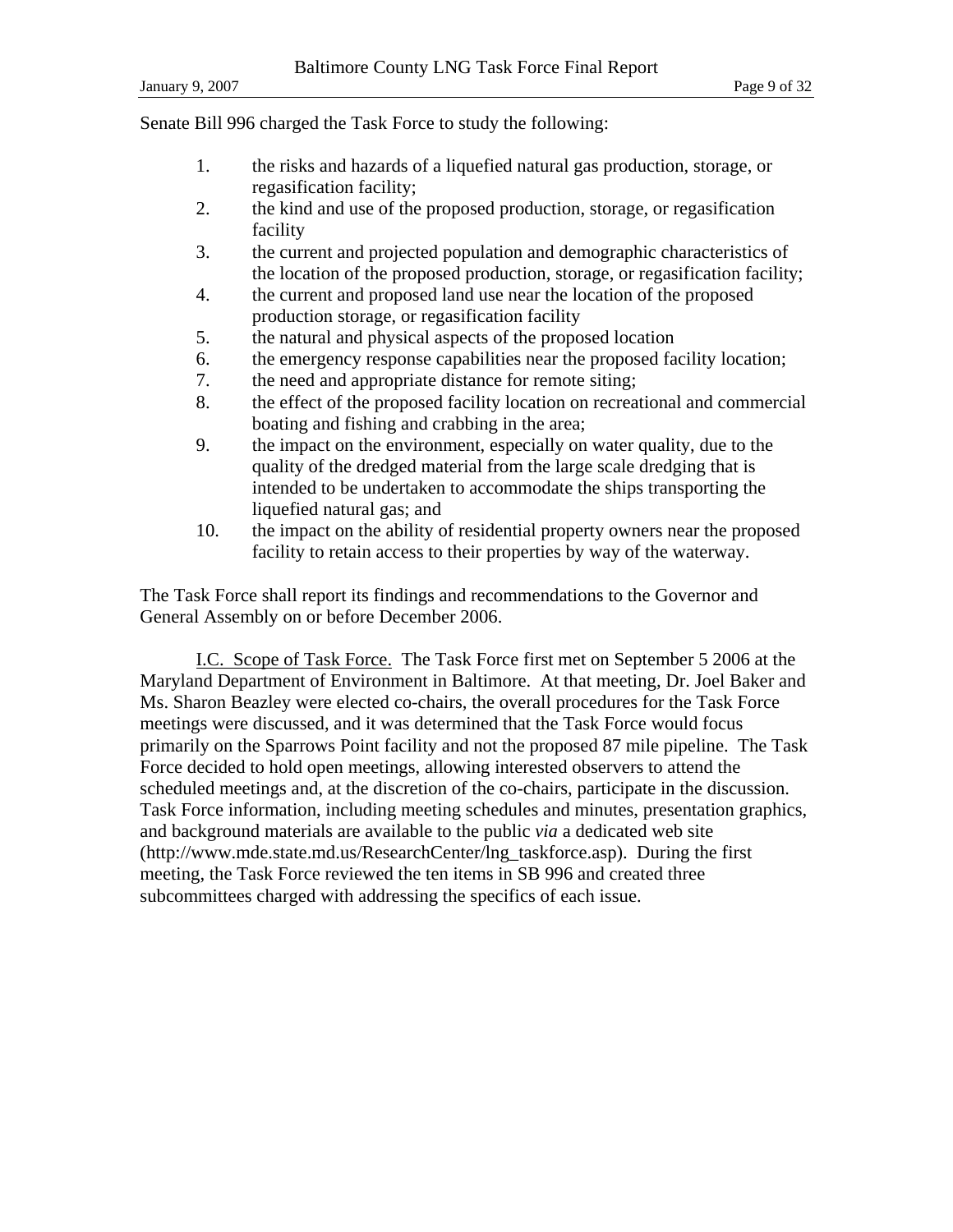January 9, 2007 Page 10 of 32

| Table 2. Baltimore County LNG Task Force Subcommittees (issue numbers refer to |                                                  |                     |  |  |  |  |  |
|--------------------------------------------------------------------------------|--------------------------------------------------|---------------------|--|--|--|--|--|
| section designations in SB 996).                                               |                                                  |                     |  |  |  |  |  |
|                                                                                |                                                  | <b>Subcommittee</b> |  |  |  |  |  |
| <b>Subcommittee</b>                                                            | <b>Issues to be Addressed (from SB 996)</b>      | <b>Members</b>      |  |  |  |  |  |
| Land Use                                                                       | 3. Current and projected population and          | Beazley, Rice,      |  |  |  |  |  |
|                                                                                | demographics                                     | Brooks, Thiess      |  |  |  |  |  |
|                                                                                | Current and proposed land use<br>4.              |                     |  |  |  |  |  |
|                                                                                | Natural and physical aspects<br>5.               |                     |  |  |  |  |  |
| Environmental                                                                  | Effect on boating, fishing, and crabbing<br>8.   | Baker, Donnelly,    |  |  |  |  |  |
| Impacts                                                                        | Environmental impacts, especially on water<br>9. | Eskin, Heavner      |  |  |  |  |  |
|                                                                                | quality due to dredging                          |                     |  |  |  |  |  |
|                                                                                | 10. Impact on water access                       |                     |  |  |  |  |  |
| Risk and                                                                       | Risks and hazards<br>$1_{-}$                     | Chesek, Hoover,     |  |  |  |  |  |
| Safety                                                                         | 2. Kind and use of facility                      | Hohman,             |  |  |  |  |  |
|                                                                                | Emergency response capabilities near the<br>6.   | Guarnaccia,         |  |  |  |  |  |
|                                                                                | facility                                         | Dawson, Jackson     |  |  |  |  |  |
|                                                                                | 7. Need and appropriate distance for remote      |                     |  |  |  |  |  |
|                                                                                | siting                                           |                     |  |  |  |  |  |

Seven Task Force meetings have been held to compile information on these topics. Each subcommittee was charged with drafting 'findings' and recommendations based on the material presented at these meetings.

| <b>Table 3. Baltimore County LNG Task Force Meeting Schedule</b> |                              |  |  |  |
|------------------------------------------------------------------|------------------------------|--|--|--|
| September 5, 2006                                                | Organizational               |  |  |  |
| October 4, 2006                                                  | Land Use                     |  |  |  |
| October 18, 2006                                                 | <b>Risk and Safety</b>       |  |  |  |
| November 1, 2006                                                 | <b>Environmental Effects</b> |  |  |  |
| November 17, 2006                                                | Review of draft findings     |  |  |  |
| December 20, 2006                                                | Finalize draft report        |  |  |  |
| January 4, 2007                                                  | Final approval of report     |  |  |  |

# **II. Legal and Regulatory Status**.

Several state and federal laws are relevant to the construction and operation of a liquefied natural gas facility in Maryland. The Federal Energy Regulatory Commission (FERC) has overall authority for permitting LNG facilities through the National Gas Act. Maryland state agencies provide comments on the pre-filed resource reports, on the application, and on the subsequent Environmental Impact Statement to FERC via the Department of Natural Resources' (DNR) Power Plant Research Program (PPRP). The State laws applicable to an LNG facility assure Maryland citizens of a process protective of the appropriate uses of their natural resources, and consistency with other coastal plans. The federal laws may have other goals including energy security and reliability.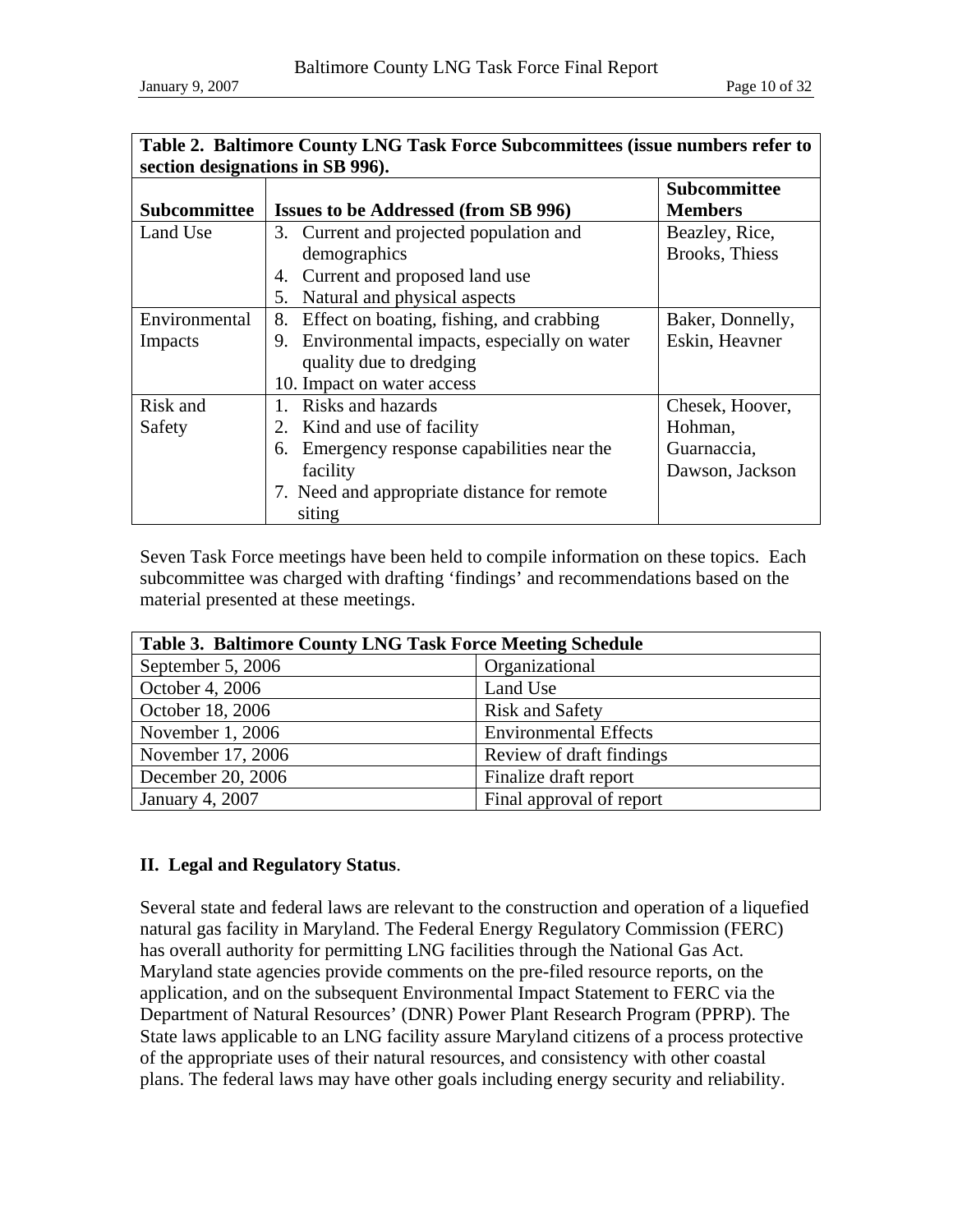January 9, 2007 Page 11 of 32

IIA. Applicable State Laws or Actions. There are several key laws that need to be addressed by the Maryland Department of the Environment(MDE) with respect to various aspects of allowing a facility at Sparrows Point. These laws govern the construction of the facility, any dredging or dredge material placement or use, and the construction of the pipeline, which is a necessary component of the LNG facility. A summary list of relevant federal and state requirements is provided in Table 4. Processing of these permits will not begin until MDE and the U.S. Army Corps of Engineers (USACE) receive the complete permit application.

*II.A.1 Nontidal Wetlands and Waterways Permit (Environment Article, Title 5, Subtitle 9) and State Tidal Wetlands License (Environment Article, Title 16, Subtitle 1-5).* The nontidal wetlands and waterways permit issued in conjunction and consultation with the USACE must be obtained for any impacts to nontidal wetlands or waterways associated with the project as Sparrows Point or the proposed pipeline. The review process requires avoidance and minimization of impacts, and mitigation is required for unavoidable impacts to these resources.

 A State Tidal Wetlands License, issued by the Board of Public Works (BPW) based on a report and recommendations from MDE, is also required for any proposed dredging and dredge material disposal. Expansion or deepening of a channel would be considered a new project as opposed to maintenance dredging.

 Environment Article, Sections 5-1102 and -1103 place certain limitations on the disposal of dredge material from within Baltimore Harbor. Unconfined disposal of spoil from Baltimore Harbor is prohibited outside Baltimore Harbor; unconfined disposal of spoil from a "Baltimore County tributary" is prohibited within 5 miles of the Hart-Miller-Pleasure Island chain; and a contained disposal site may not be approved within the same 5 mile limit.

*II.A.2. Section 401 Water Quality Certification*. The State must also issue a Water Quality Certification under Section 401 of the Clean Water Act that certifies that any federally permitted discharges to jurisdictional waters and wetlands will not violate the State's water quality standards.

*II.A.3. Discharge Permits.* After dredging and deposition of dredge material in a disposal facility, the dredge material needs to be "de-watered." As the sediment settles and the water collects at the surface, this water is discharged back in the Bay or tributary. This discharge requires a State discharge permit from MDE.

*II.A.4. Coastal Zone Management Act's Consistency Review*. The Coastal Zone Management Act establishes that a state with an approved coastal zone management program can oppose "federal activity" that the state considers inconsistent with its coastal zone management program  $(15 \text{ USCA} \text{ § } 1456(c))$ . "Federal activities" include activities both within and outside of the coastal zone that affect land use, water use, or natural resources of the coastal zone  $(15 \text{ USA} 1456(c)(1)(A))$ . "Federal activities" include activities performed directly by a federal agency or a contractor on behalf of the agency,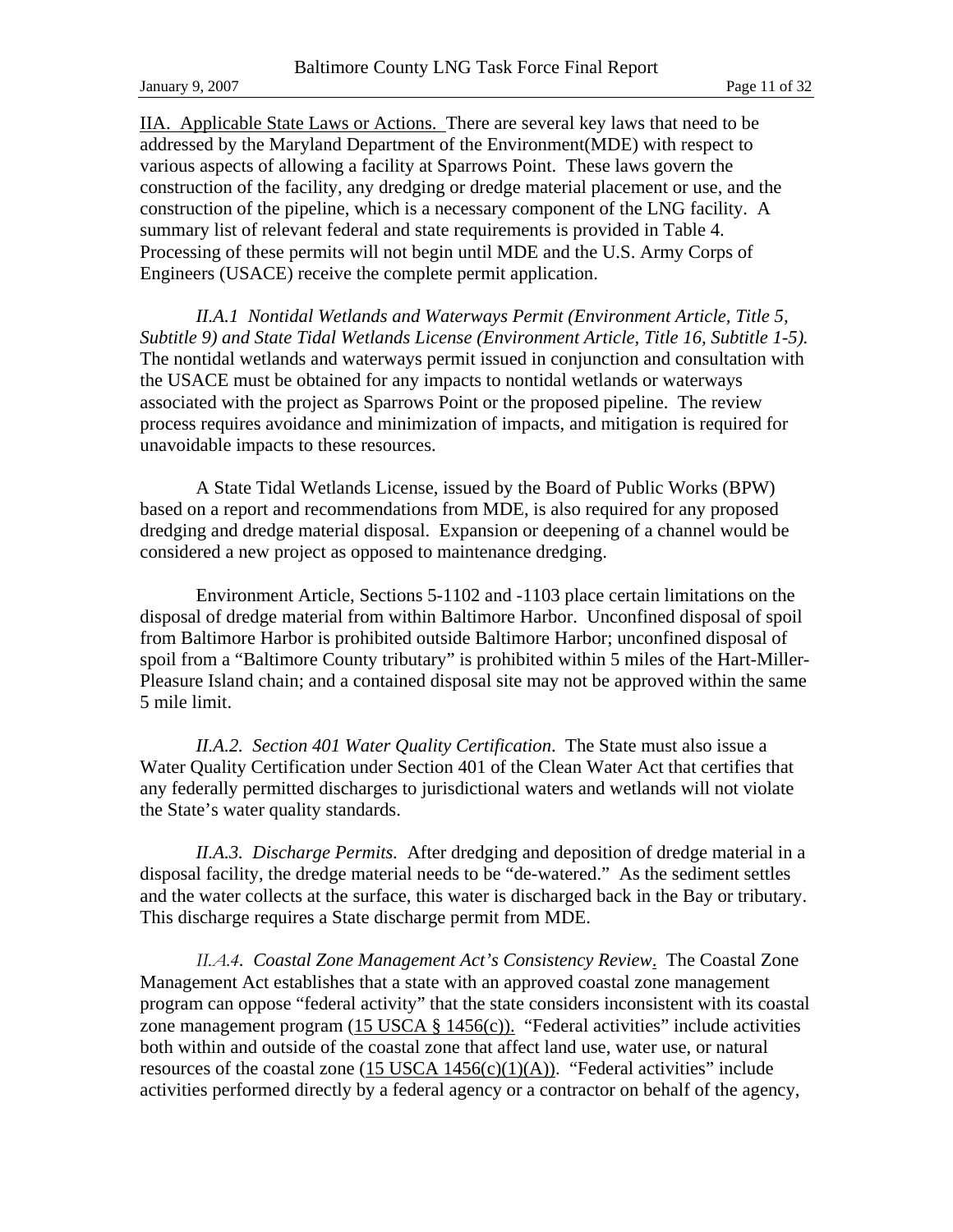activities that are not performed by a federal agency, but that require federal permits or licenses, and federal assistance to state and local governments (15 USCA  $§1456(c)(3)(A)).$ 

 An applicant for an activity requiring a federal permit or license must provide in the application to the federal agency a certification that the proposed activity complies with the State's approved coastal zone management program (id). At the same time, the applicant must also provide a copy of the certification to the State, along with all necessary information and data (id). Each State must establish procedures for public notice of the activity, and public hearings, if the State thinks such hearings are appropriate (id).

 At the "earliest practicable time," but no later than six months after receipt of a copy of the applicant's certification, the State must notify the licensing federal agency whether the State concurs or objects to the applicant's certification (id). The State's concurrence will be conclusively presumed if it fails to notify the licensing federal agency within 6 months of receiving the applicant's certification (id). The federal agency cannot issue the required permit or license until the State has concurred with the applicant's certification, unless the Secretary of Commerce finds, after reasonable opportunity for detailed comments from the federal agency and the State, that the activity "is consistent with the objectives of this chapter [chapter 33 of Title 16 of the United State's Code, the Coastal Zone Management Act] or is otherwise necessary in the interest of national security."

*II.A.5. Critical Areas Law (Baltimore County)* The establishment or expansion of the following uses is prohibited in all Chesapeake Bay Critical Areas<sup>2</sup>:

- A. Solid or hazardous waste collection or disposal facilities
- B. Sanitary Landfills

 $\overline{a}$ 

- C. Permanent sludge hauling, storage or disposal facilities other than those associated with wastewater treatment.
- D. Transportation facilities and Utility transmission facilities, except those necessary to serve uses permitted in the underlying zone per the Baltimore County Zoning Regulations. Such uses may be permitted only in intensely developed areas and only after the activity or facility has demonstrated that there will be a net improvement in water quality to the adjacent body of water (Bill No. 9-1996).
- E. Non-maritime heavy industries, except those uses permitted in the underlying zone as authorized by these regulations. Such uses may be permitted only in intensely developed areas, as defined by the Baltimore County Code, and only after the activity or facility has demonstrated that there will be a net improvement in water quality to the adjacent body of water.

 $2^2$  Section 105, Prohibited Uses in Chesapeake Bay Critical Area, (Bill No. 32-1988) Baltimore County Zoning Regulations updated 08-15-2006.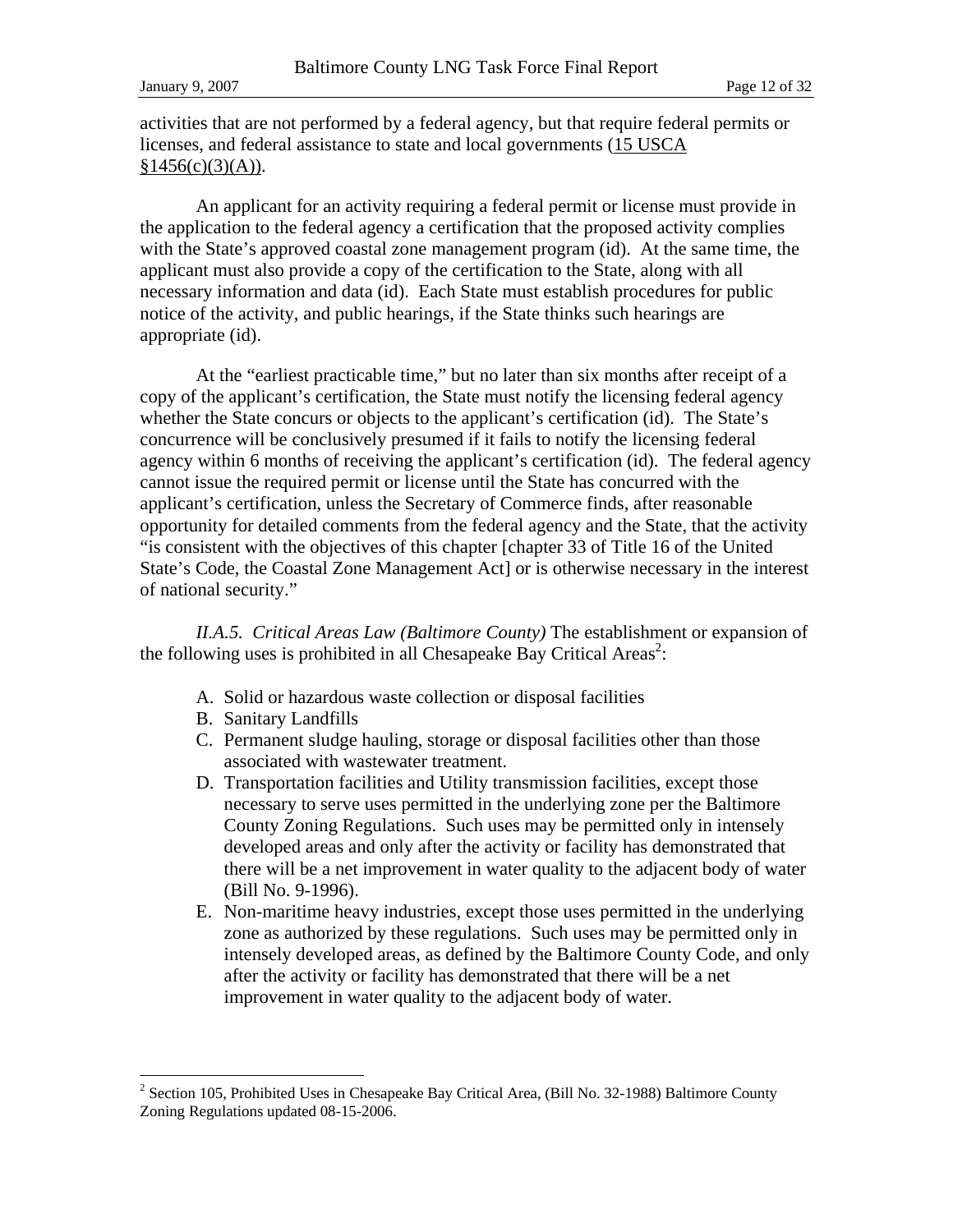January 9, 2007 Page 13 of 32

| Table 4: Summary of federal and State regulatory requirements, responsibilities or authorities. |                                                                                                                                                                                                                                   |                                                                                                                                       |                                                                                                                                    |                                                                                                                           |  |
|-------------------------------------------------------------------------------------------------|-----------------------------------------------------------------------------------------------------------------------------------------------------------------------------------------------------------------------------------|---------------------------------------------------------------------------------------------------------------------------------------|------------------------------------------------------------------------------------------------------------------------------------|---------------------------------------------------------------------------------------------------------------------------|--|
| Action                                                                                          | Agency                                                                                                                                                                                                                            | Authority                                                                                                                             | Prerequisites                                                                                                                      | <b>Basis for Approval</b>                                                                                                 |  |
| Overall authority to<br>approve Onshore<br>Facility (LNG<br>Terminal)                           | <b>FERC</b>                                                                                                                                                                                                                       | <b>NGA</b> Section 3                                                                                                                  | Requires completion<br>of an Environmental<br><b>Impact Statement</b>                                                              | Project is not inconsistent<br>with the public interest                                                                   |  |
| Approval of Pipeline                                                                            | <b>FERC</b>                                                                                                                                                                                                                       | NGA Section 7                                                                                                                         | Same                                                                                                                               | same                                                                                                                      |  |
| Approval of Safety and<br>Security of Facility and                                              | U.S. Coast<br>Guard                                                                                                                                                                                                               | Port and Waterways<br>Safety Act, 33 USC<br>§1221 et seq. and the<br>Maritime Transportation<br>Security Act, 46 USC<br>70101 et seq. | WSA that meets the<br>requirements of<br>NV05-05.                                                                                  |                                                                                                                           |  |
| Approval of dredge and<br>fill in navigable waters                                              | Joint federal/state<br><b>Rivers and Harbors Act</b><br>Corps of<br>Engineers<br>permit application<br>Section 404 of the Clean<br>Water Act<br>Board of<br><b>State Tidal Wetland Act</b><br>Public<br>§16-201 et. Seq.<br>Works |                                                                                                                                       | Avoidance and<br>minimization of impact<br>and mitigation of<br>unavoidable impacts                                                |                                                                                                                           |  |
| Impacts to nontidal<br>wetlands and<br>waterways                                                | Corps of<br>Engineers                                                                                                                                                                                                             | Section 404 of the Clean<br>Water Act                                                                                                 | Joint federal/state<br>permit application                                                                                          | Avoidance and<br>minimization of impact<br>and mitigation of<br>unavoidable impacts                                       |  |
|                                                                                                 | <b>MDE</b>                                                                                                                                                                                                                        | <b>State Nontidal Wetlands</b><br>Protection Act<br>§5-901 et seq.<br><b>Waterway Construction</b><br>Act<br>§5-501 et seq.           | Joint federal/state<br>permit application                                                                                          | Avoidance and<br>minimization of impact<br>and mitigation of<br>unavoidable impacts                                       |  |
| Air quality impacts*                                                                            | <b>MDE</b>                                                                                                                                                                                                                        | Clean Air Act                                                                                                                         | Air quality permit<br>application                                                                                                  | Meets the requirements<br>of the Act and<br>implementing regulations                                                      |  |
| Water Quality impacts*                                                                          | <b>MDE</b>                                                                                                                                                                                                                        | Clean Water Act,<br>Section 401 Water<br><b>Quality Certification</b>                                                                 | Joint federal/state<br>permit application                                                                                          | That any federally<br>permitted discharges<br>from the facility will not<br>violate the State water<br>quality standards. |  |
| Proposed federal<br>activities (i.e., FERC<br>approval)*                                        | <b>MDE</b>                                                                                                                                                                                                                        | Section 307 of the<br>federal Coastal Zone<br>Management Act, 15<br>USC §§1451 et seq.                                                | <b>Application for FERC</b><br>approval and EIS                                                                                    | Requires compliance<br>with all enforceable<br>policies of the State's<br><b>Coastal Zone</b><br>Management Program       |  |
| Proposed construction<br>of LNG facility                                                        | <b>MDE</b>                                                                                                                                                                                                                        | <b>Coastal Facilities</b><br><b>Review Act</b><br>§14-501 et seq.                                                                     | <b>Coastal Facilities</b><br>Review Act permit<br>application (will<br>include application<br>for all applicable State<br>permits) | Local certification and<br>compliance with all<br>applicable State permits.                                               |  |

\*Note: All non-federal permit processes are subject to FERC coordination rules found in 18 CFR §§153, 137, 375 and 378.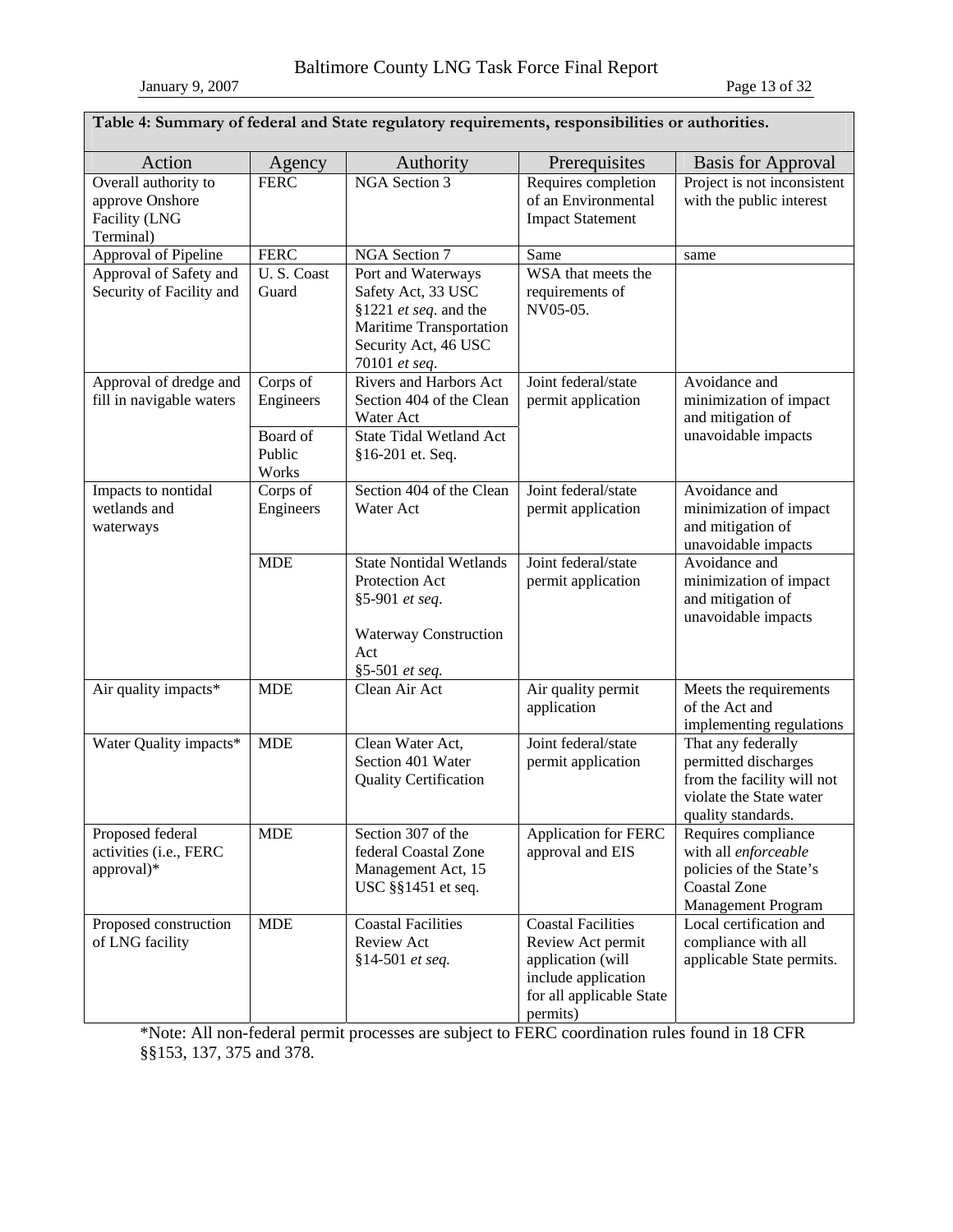$\overline{a}$ 

 II.B. Timeline. All permitting of the proposed LNG facility at Sparrows Point will follow a timeline established by FERC<sup>3</sup>. The permitting process begins when an applicant expresses the intent to file for a permit by submitting a 'pre-filing' letter to FERC. Subsequently, the applicant prepares a series of Resource Reports that describe the general nature of the proposed facility, the potential impacts on local communities, the environment, *etc.* Meetings are held to inform the local communities of the potential facility. The Resource Reports form the basis for FERC to prepare the draft Environmental Impact Statement should the application be filed. State and federal agencies and other interested parties gather information and review the Resource Reports prior to the formal permit filing, but only after a full and complete application is received by FERC is it possible to complete the impact assessment.

 For the AES Sparrows Point LNG facility, the pre-filing date was March 24, 2006, and the formal application may be filed in early January 2007. Within 30 days of the filing, the State of Maryland has the opportunity to file an advisory report with FERC identifying the State's concerns. This will be done through the Power Plant Research Program at DNR in coordination with all applicable State agencies. Maryland's cabinet was advised of this opportunity during a meeting on December 19, 2006 and all departments have agreed to fully participate in the development of this advisory report.

 $3$  The Energy Policy Act of 2005, amended the Natural Gas Act to provide FERC with authority to set a schedule for all federal agencies and all state agencies acting under federal authority to set schedules for the completion of all permitting activities required to site an LNG facility. Further, the administrative record created by these permit actions are required to be maintained by FERC so that all state permit actions must be coordinated through FERC. FERC issued a final order implementing this authority on October 19, 2006 so that State permitting activities undertaken for Sparrows Point will be subject to the established coordination process.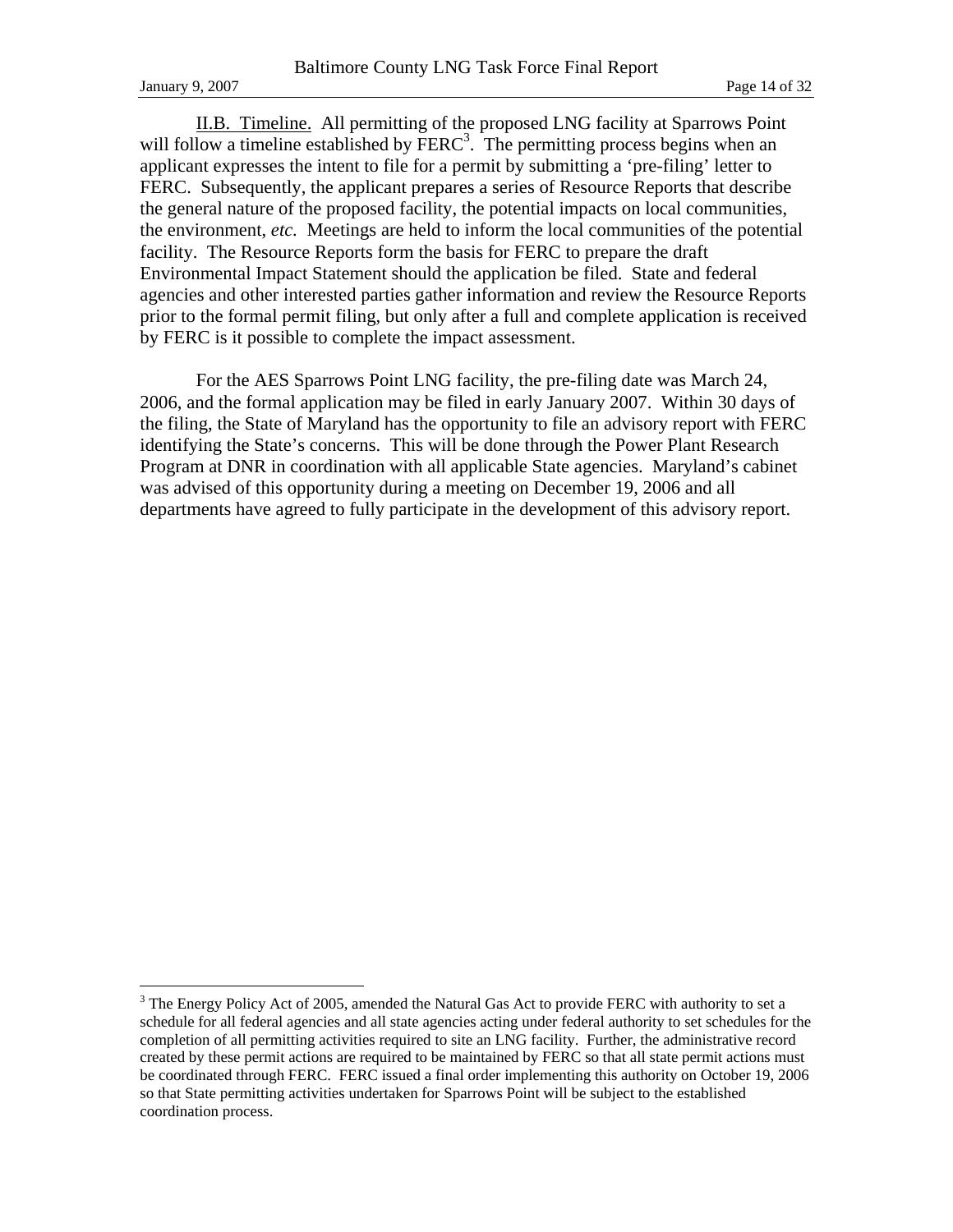January 9, 2007 Page 15 of 32

| <b>Table 5. Timeline for LNG Permitting</b> |                                   |                                                                                      |                                                                                    |                                                      |  |  |
|---------------------------------------------|-----------------------------------|--------------------------------------------------------------------------------------|------------------------------------------------------------------------------------|------------------------------------------------------|--|--|
|                                             | <b>LNG Task</b>                   |                                                                                      |                                                                                    |                                                      |  |  |
| <b>Date</b>                                 | <b>Applicant</b>                  | Federal                                                                              | <b>State</b>                                                                       | <b>Force</b>                                         |  |  |
| 24 March 2006                               | Pre-filing letter<br>sent to FERC |                                                                                      |                                                                                    |                                                      |  |  |
| March                                       |                                   |                                                                                      |                                                                                    |                                                      |  |  |
| April                                       |                                   | 1. Review Draft                                                                      |                                                                                    |                                                      |  |  |
| May                                         |                                   | <b>Resource Reports</b>                                                              |                                                                                    |                                                      |  |  |
| June                                        |                                   | (FERC)                                                                               |                                                                                    |                                                      |  |  |
| July                                        |                                   |                                                                                      |                                                                                    |                                                      |  |  |
| August                                      |                                   | 2, Prepare                                                                           | Review                                                                             |                                                      |  |  |
| September                                   | Prepare Draft                     | Preliminary Draft                                                                    | Resource                                                                           | <b>First Meeting</b>                                 |  |  |
| October                                     | Resource<br>Reports               | <b>Environmental Impact</b><br>Statement (FERC)                                      | Reports with<br>comments to                                                        | Risk & Safety<br>Land Use                            |  |  |
| November                                    |                                   | 3. Prepare Waterways<br><b>Suitability Report</b>                                    | <b>FERC</b>                                                                        | Environmental<br>Draft Findings &<br>Recommendations |  |  |
| December                                    |                                   | (USCG)                                                                               |                                                                                    | Draft Report<br>Report Due 31<br>December            |  |  |
| 8 January $20071$                           | File application<br>at FERC       |                                                                                      | 1. Within 30<br>days of filing,                                                    |                                                      |  |  |
| February                                    |                                   |                                                                                      | submit advisory                                                                    |                                                      |  |  |
|                                             |                                   |                                                                                      | report to FERC<br>detailing State<br>and local safety<br>concerns                  |                                                      |  |  |
| March                                       |                                   | Prepare Draft<br><b>Environmental Impact</b><br>Statement                            | 2. Prepare<br>water quality<br>certification<br>required for a<br>wetlands license |                                                      |  |  |
|                                             |                                   |                                                                                      | 3. Prepare<br>analysis of<br>coastal zone<br>management<br>consistency             |                                                      |  |  |
| April                                       |                                   | <b>Issue Draft</b><br><b>Environmental Impact</b><br>Statement (FERC)                | Comment on                                                                         |                                                      |  |  |
| May                                         |                                   |                                                                                      | Draft EIS                                                                          |                                                      |  |  |
| June                                        |                                   |                                                                                      |                                                                                    |                                                      |  |  |
| July                                        |                                   |                                                                                      |                                                                                    |                                                      |  |  |
| August                                      |                                   | <b>Issue Final</b><br><b>Environmental Impact</b><br>Statement (FERC)                |                                                                                    |                                                      |  |  |
| September                                   |                                   |                                                                                      |                                                                                    |                                                      |  |  |
| October                                     |                                   | Issue Order (FERC)                                                                   |                                                                                    |                                                      |  |  |
|                                             |                                   | <sup>1</sup> Anticipated filing date. All subsequent dates estimated from this date. |                                                                                    |                                                      |  |  |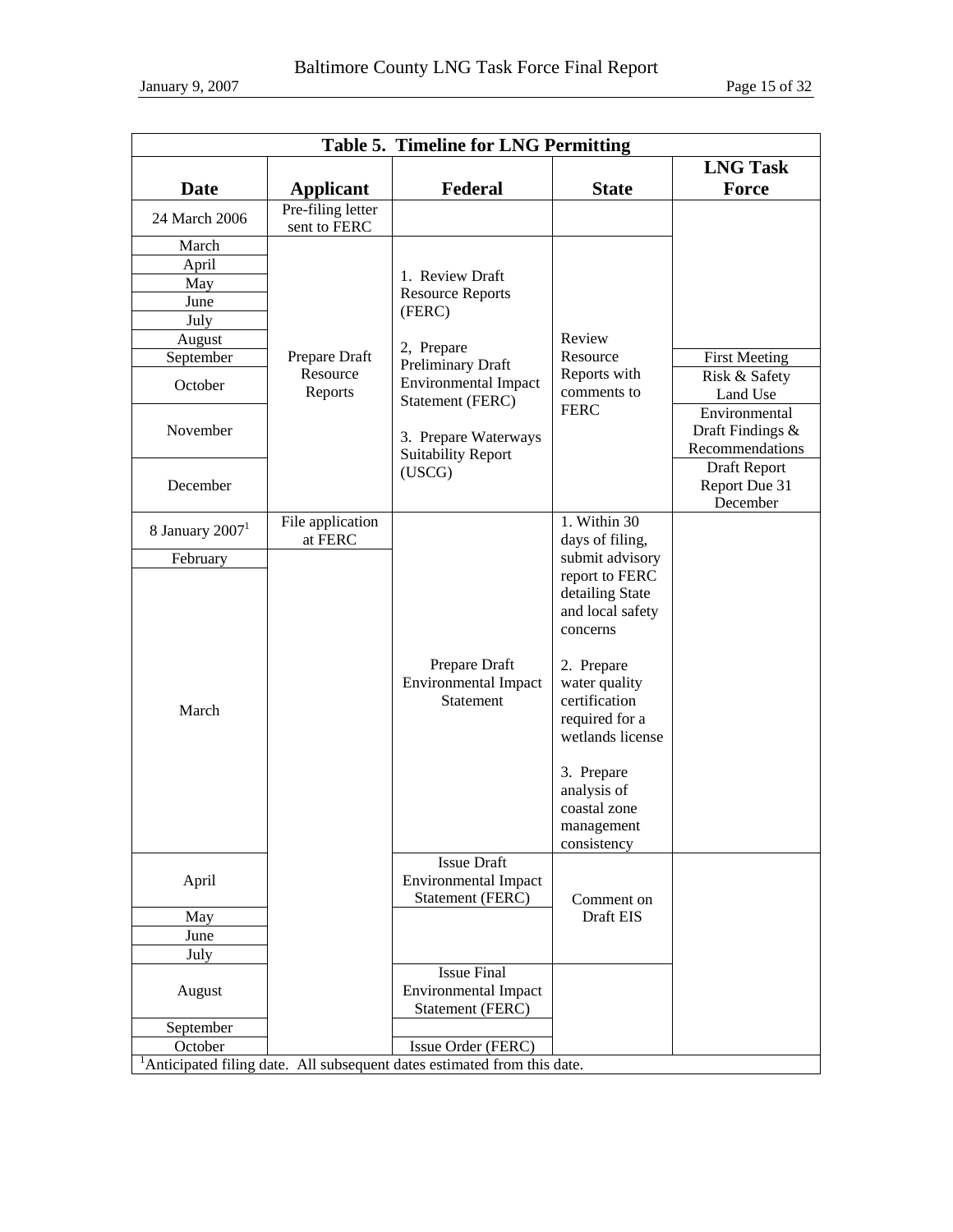# **III. A description of the local community, land use and a characterization of a potential LNG facility at Sparrows Point**.

|    | Issues in SB 996                                                               |
|----|--------------------------------------------------------------------------------|
| 3. | the current and projected population and demographic characteristics of the    |
|    | location of the proposed production, storage, or regasification facility;      |
| 4. | the current and proposed land use near the location of the proposed production |
|    | storage, or regasification facility                                            |
| 5. | the natural and physical aspects of the proposed location                      |
|    |                                                                                |

# III.A. Background.

*III.A.1. The Surrounding Communities.*The socioeconomic characteristics of the communities (as defined by U.S. Census Designated Places [CDP]) adjacent to the proposed facility are:

| a. Total Population                                       | 71,554    |
|-----------------------------------------------------------|-----------|
| b. Population Density (persons per square mile)           | 5,541     |
| c. Total Housing Units                                    | 30,149    |
| d. Percent of Population 5 years or older with disability | 24%       |
| e. Percent of Families in Poverty (1999)                  | 6%        |
| f. Percent of Families with female householder            | 19%       |
| g. Percent of Individuals in Poverty                      | 8%        |
| h. Median Housing Value (1999)                            | \$103,650 |
| i. Median Household Income (1999)                         | \$43,359  |

Approximately 5,000 people live within 2 miles of the proposed facility, including the communities of Turner Station, Watersedge, and Carnegie Plats. These are the nearest residential communities to the proposed facility. The nearest community is Turner Station, whose border is 1.1 miles from the facility. Turner Station is an eighty percent African-American, economically distressed community located in southeastern Baltimore County (census tract 4213.00).

 The major communities surrounding the proposed facility (Dundalk and Edgemere) contain the highest concentration and absolute number of U.S. Housing and Urban Development (HUD) subsidized units within Baltimore County. HUD regulations prohibit funding new housing projects within a HUD-defined acceptable separation distance (ASD) from a hazardous facility. Siting a LNG facility may jeopardize future HUD funding to the surrounding communities should HUD determine that housing falls within the ASD.

*III.A.2. Current Land Use.* In addition to the residential communities already identified, the Dundalk and Edgemere areas contain commercial, industrial, office, mixed use, institutional and open space land uses. The predominant character of these two major communities is residential. The Sparrows Point Peninsula and its Sparrows Point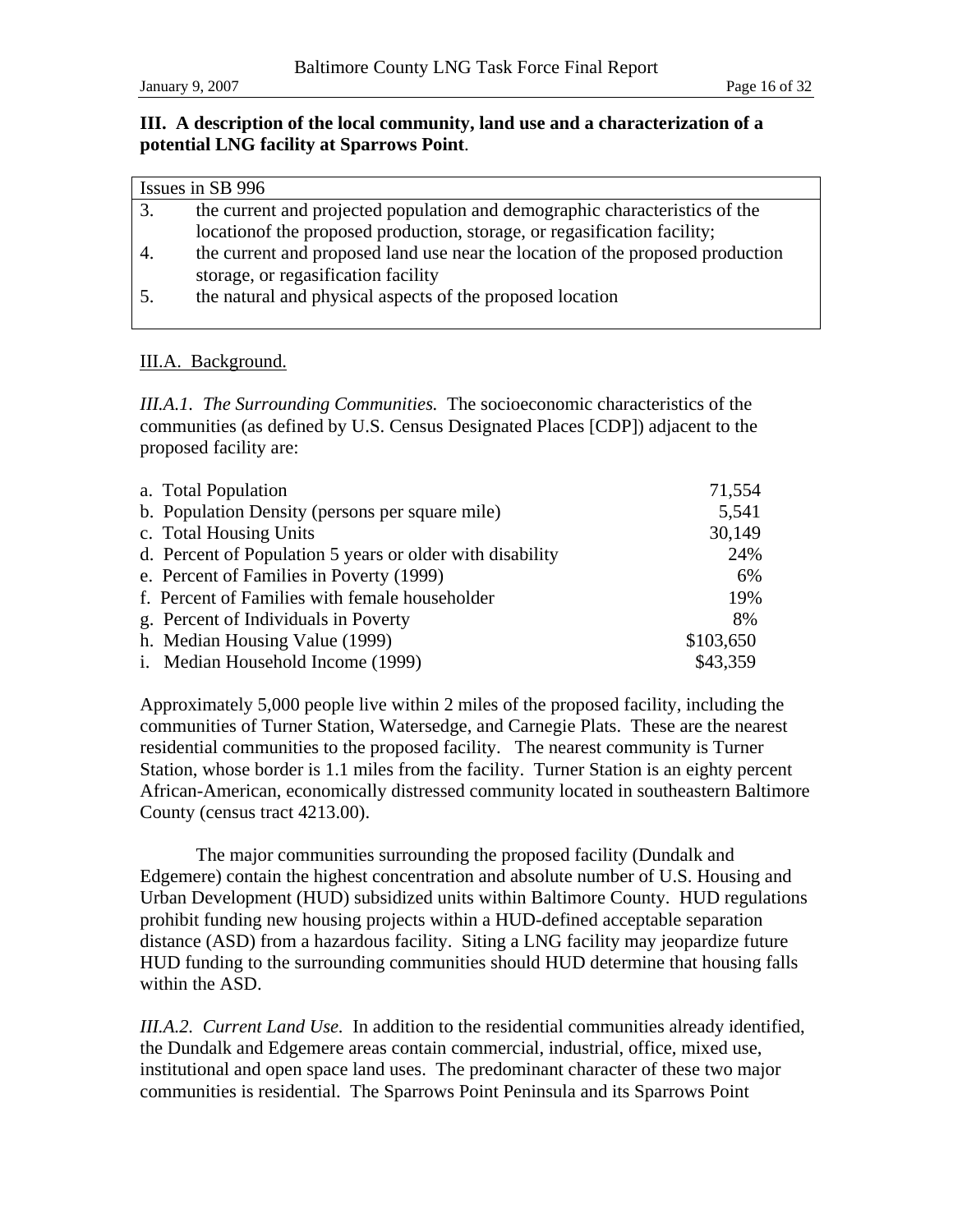Industrial Park is a unique location within Baltimore County singled out exclusively in the most recent Baltimore County Master Plan. The current land use of the Sparrows Point Industrial Park and site of the proposed LNG facility is zoned 'Manufacturing Heavy'.

The current industrial sites operating at the Sparrows Point Peninsula include:

- a. Mittal Steel
- b. ATEC Hydraulics
- c. Mobile Dredge
- d. Onyx Environmental Services
- e. Air Products and Chemicals
- f. Multi-Serv
- g. Kinder Morgan
- h. LaFarge
- i. Kroff Materials Reprocessing
- j. Barletta Willis Corporation
- k. Senesco
- l. Airgas
- m. North America Ship Recycling
- n. MP Industries
- o. three industrial landfills (Grays and Coke Point Landfills and ER&WR Wood Waste Processing Facility)

*III.A.3. Proposed Land Uses on Sparrows Point Peninsula*. In addition to the potential LNG facility, a number of other industrial activities have been proposed or are in the planning stages for the Sparrows Point peninsula, including (a) the AES dredge materials innovative reuse facility, (b) the Ecron ethanol plant, (c) the expansion of the Multiserve and Fritz screening plants to reprocess slag, (d) the expansion of the Kroff facility for hazardous materials and waste oil recycling, and (e) the AES proposed electricity cogeneration plant.

*III.A.4. Characteristics of Proposed Site.* A 1997 Consent Decree required assessment, design, and remediation of the Sparrow Point site. Industrial activities on the site have contaminated the soils with a wide range of pollutants, including: antimony, arsenic, cadmium, chromium, copper, iron, lead, manganese, nickel, tin, zinc, ammonia, benzene, cyanide, ethyl benzene, ethylene glycol, cyanide, hydrogen sulfide, PAHs including naphthalene and pyrene, PCBs, pentachlorophenol, phenols, sodium phenolate, styrene, sulfuric acid, toluene, trichloroethylene, xylene, coal tar, oils, lime sludge, waste alkaline rinses, mill scale and ship yard wastes. In June 2006, pursuant to the consent decree, the shipyard area, which includes the footprint of the proposed LNG facility, was removed from the consent decree (letter of June 15, 2006 from Robert E. Greaves, Chief, EPA General Operations Branch and Kendl P. Philbrick, Secretary of MDE to Robert Abate, Manager, Safety, Health and Environment, ISG Sparrows Point LLC). SPS Shipyard LLC, the site owner, subsequently submitted an application for the property to the Voluntary Cleanup Program (VCP). SPS Shipyard is completing its environmental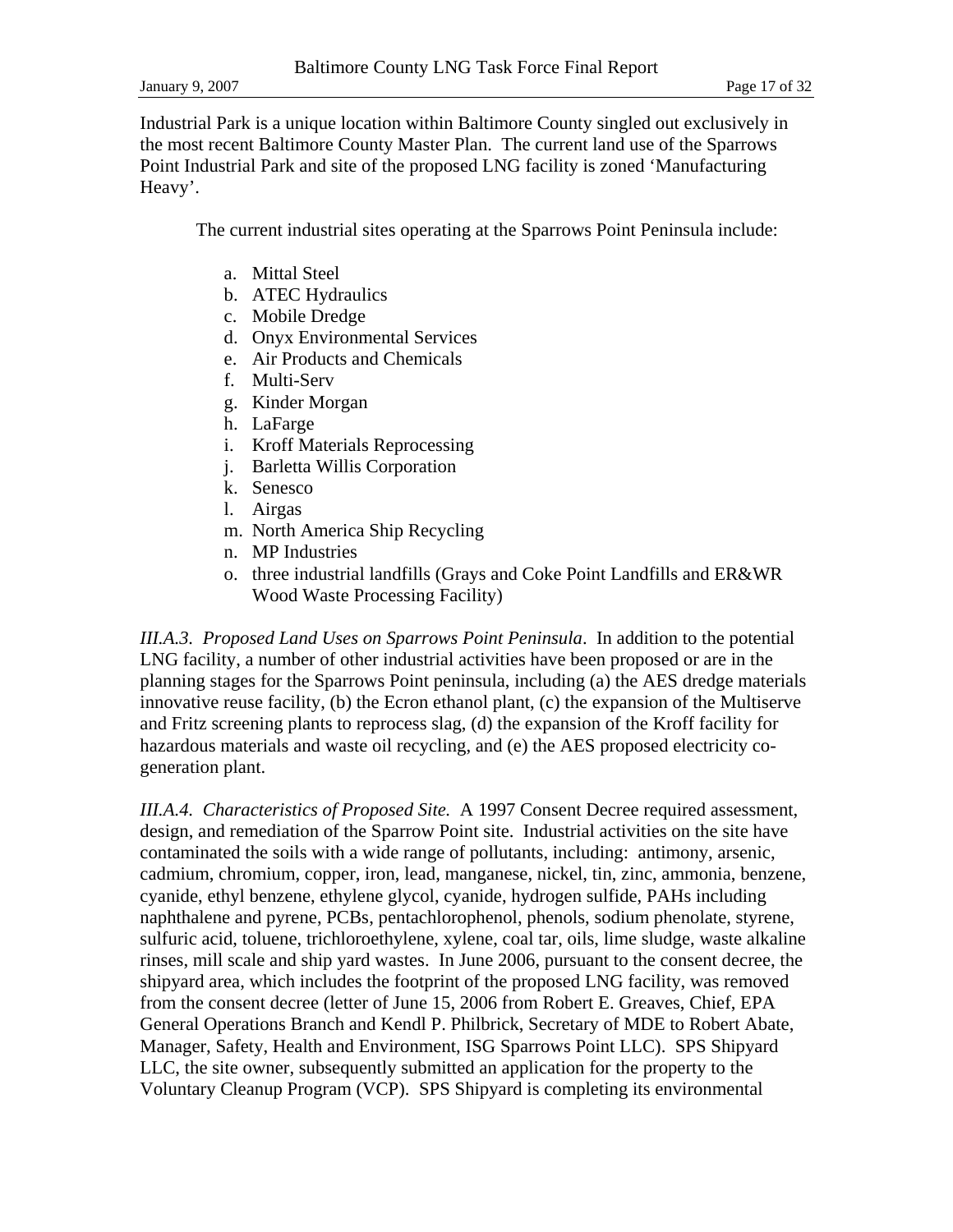assessment of the property and will develop a Response Action Plan. Under the VCP cleanup will be accelerated relative to the priority that the area was assigned under the consent decree.

 Much of the Sparrows Point site is constructed land created by filling nearshore areas with a variety of materials. A geotechnical survey performed in July  $2006<sup>4</sup>$ indicates that the site is underlain by existing fills containing concrete rubble and steel slag. The fills are underlain by up to 84-feet of soft, compressible, alluvial soils. These soils are likely not suitable for foundation support without soil improvement methods such as stone columns, requiring that new structure be supported by driven H-pile foundations.

# III.B. Issues.

The Task Force identified three important issues related to land use and demographics in the area:

- 1. The proximity of economically distressed communities that have for generations borne the brunt of environmental pollution in the Sparrows Point area.
- 2. The compatibility of the proposed LNG with current and proposed industrial activities in the Sparrows Point area.
- 3. The existing contamination of the Sparrows Point industrial area.

In addition to the LNG facility at Sparrows Point, the proposal involves an 87-mile pipeline from the facility to southern Pennsylvania. The Task Force did not evaluate the impacts of the pipeline.

# III.C. Recommendations

1

- III-1. Maryland should insure that the evaluation of the LNG facility abides by state and federal Environmental Justice policies<sup>5</sup> as directed by Presidential Executive Order 12898<sup>6</sup>.
- III-2. Baltimore County, with assistance from Maryland if requested, should develop a comprehensive long-range Master Plan for the development of the Sparrows Point peninsula.
- III-3. Maryland should strongly urge FERC to fully consider the current and proposed industrial activities adjacent to the proposed LNG facility, especially with regards to cumulative impacts. In particular, FERC should consider whether an LNG facility and an ethanol production plant can be sited in close proximity to each other. Any subsequent proposal to

<sup>&</sup>lt;sup>4</sup> Schnabel Engineering North, LLC. Preliminary Geotechnical Engineering Study, Ethanol Plant, Lloyd Point, Sparrows Point, Baltimore Maryland. July 11, 2006.

 $<sup>5</sup>$  For an example, see the Department of Energy's Environmental Justice policy at</sup> http://www.lm.doe.gov/env\_justice/documents/envjus2.htm

<sup>6</sup> Federal Actions to Address Environmental Justice in Minority Populations and Low-Income Populations, Executive Order 12898 issued February 11, 1994.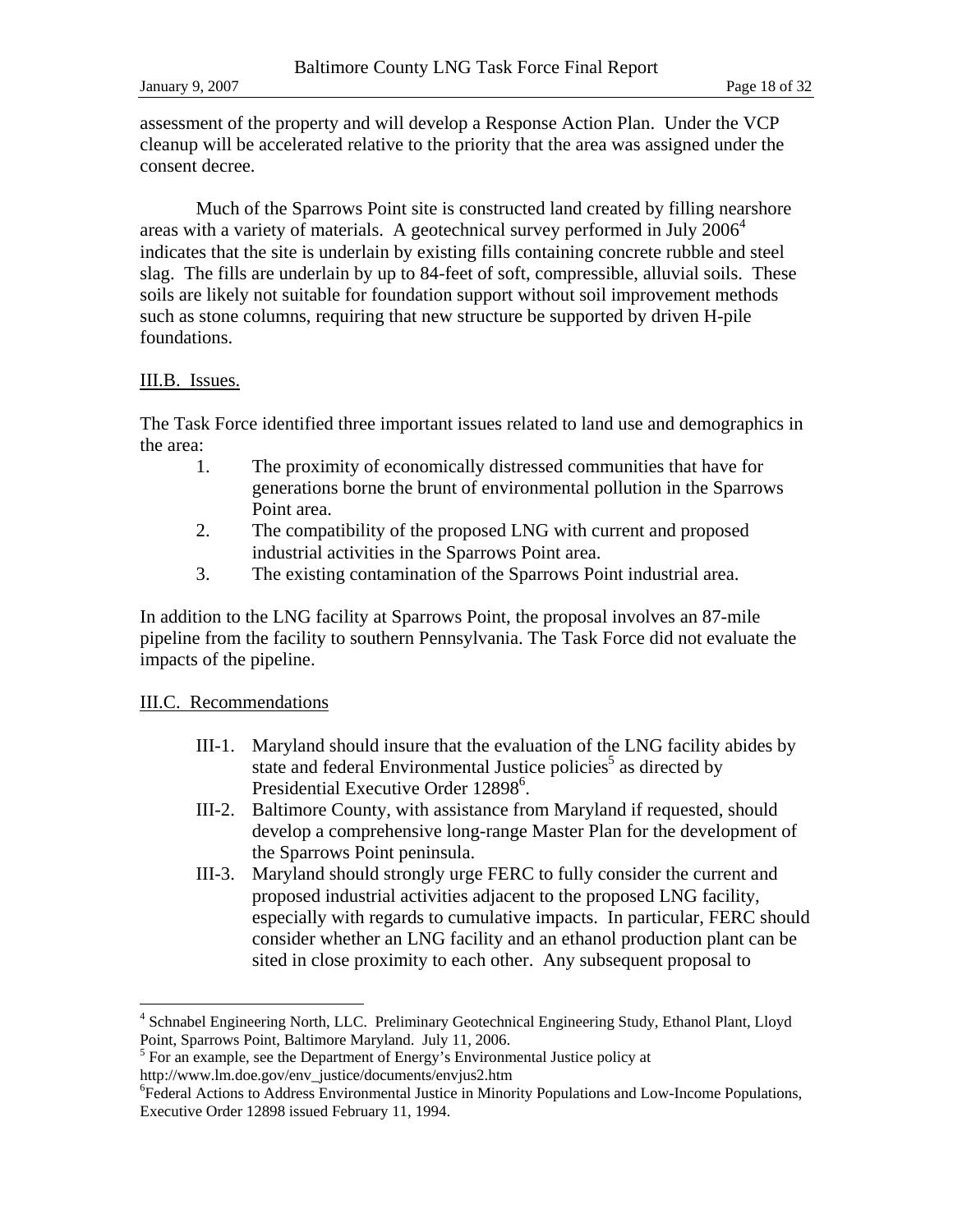construct an electric generating unit should also be considered together with the LNG facility in conducting the required risk assessment.

- III-4. The Task Force recommends complete remediation of the Sparrows Point site prior to construction to prevent the release of toxic contaminants that could affect the local residents. Contaminated materials should be completely removed from the Sparrows Point Peninsula. Maryland should recommend that FERC make this a condition of the license.
- III-5. Maryland should require an independent geotechnical and engineering analysis of the proposed LNG facility to insure the design and construction methods contain an adequate margin of safety for building on debris-filled soils.

# **IV. An analysis of risk and safety issues of a potential LNG facility at Sparrows Point**

|    | Issues in SB 996                                                                 |  |  |  |  |
|----|----------------------------------------------------------------------------------|--|--|--|--|
|    | the risks and hazards of a liquefied natural gas production, storage, or         |  |  |  |  |
|    | regasification facility;                                                         |  |  |  |  |
| 2. | the kind and use of the proposed production, storage, or regasification facility |  |  |  |  |
| 6. | the emergency response capabilities near the proposed facility location;         |  |  |  |  |
|    | the need and appropriate distance for remote siting;                             |  |  |  |  |
|    |                                                                                  |  |  |  |  |

# IV.A. Background

A Risk and Safety Committee of the Task Force was established to evaluate potential human health and safety issues of the proposed AES facility at Sparrows Point. Given that charge, the Committee, chaired by DNR Acting Assistant Secretary Frank Dawson, contacted key regulatory authorities responsible for evaluating human health and safety issues in the licensing process, as well as local and State agencies responsible for emergency preparedness and response, and requested presentations and discussion before the full Task Force. In response to that request, presentations were made to the Task Force at their October 18, 2006 meeting by the following:

|  |             | Mr. Terry Turbin (LNG Engineering Branch, Federal Energy Regulatory |  |  |
|--|-------------|---------------------------------------------------------------------|--|--|
|  | Commission) |                                                                     |  |  |

- Lieutenant Commander Laura Weems (Project Chief Waterways Management, United States Coast Guard, Sector Baltimore)
- Mr. Richard Muth (Director, Baltimore County Office of Homeland Security and Emergency Management)

Each presenter was asked in advance to address a series of questions specific to their areas of expertise and responsibility. Mr. Turbin and LCDR Weems were asked to address the FERC and USCG roles respectively, how those agencies assess risk of LNG ship traffic and facilities, and how the results of those assessments are factored into the licensing process. Mr. Muth was asked to address Baltimore County's plans and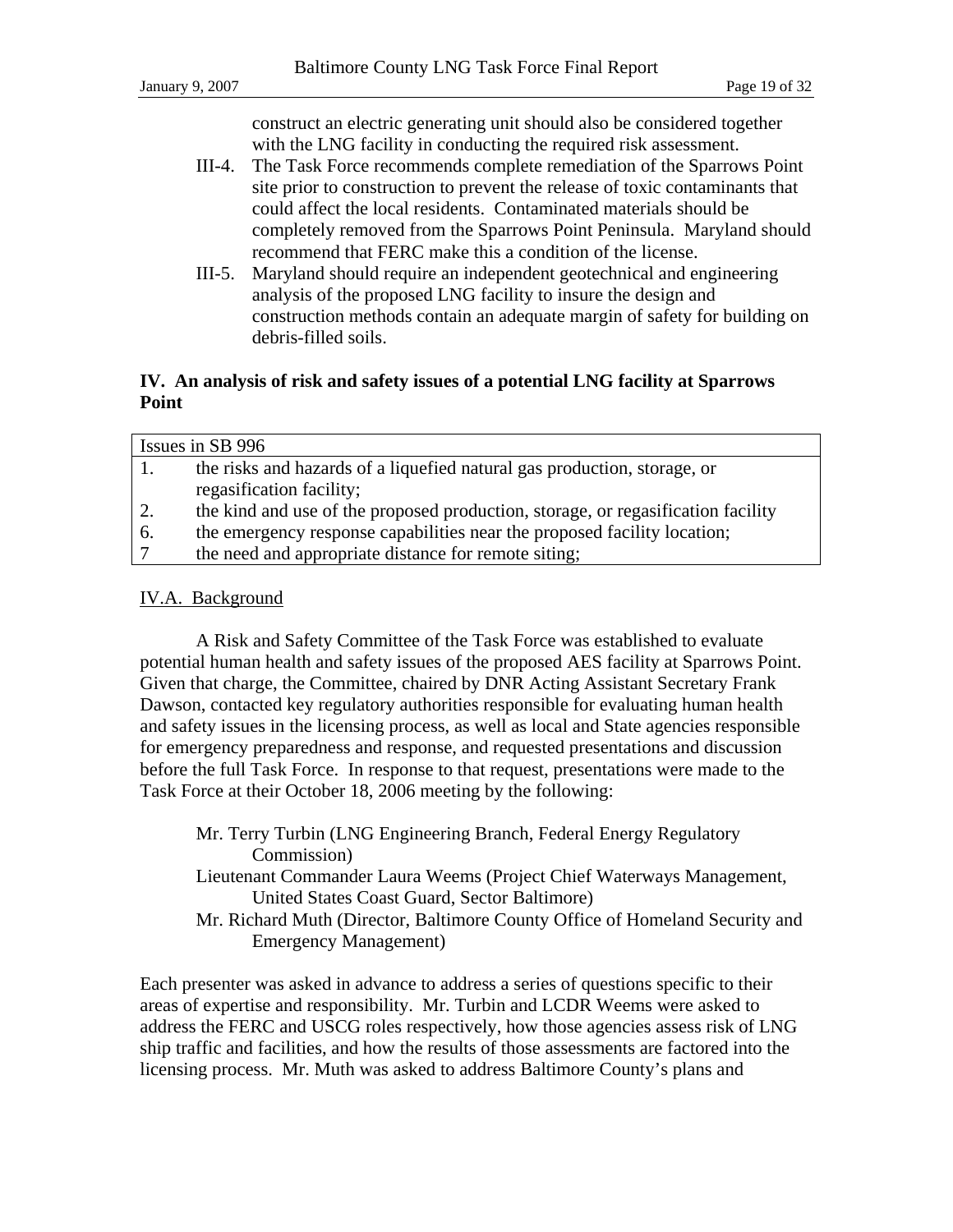capabilities for planning for and responding to an emergency at an LNG facility in Sparrows Point.

# IV.B. Issues.

Based on the invited presentations and follow-up discussions by the full Task Force and the Risk and Safety Committee, three major issues of concern were identified.

- 1. Calculation of Safety Zones: The USCG and FERC will calculate safety zones and procedures around LNG ships in transit, ships while berthed at the terminal, and the land around the terminal itself. These may or may not include a requirement to close the Chesapeake Bay Bridge and Key Bridge while LNG ships transit beneath or near the bridges. The Task Force was concerned that these calculations will be based in large part on assumptions and models that may not adequately protect public health. There was also concern that the safety zones around LNG ships in transit may be reduced to accommodate recreational and commercial traffic on the water, and thereby further increase the risk to the public. In addition to the methods typically used by FERC to calculate safety zones around the LNG facility, the U.S. Department of Housing and Urban Development (HUD) provides guidance for locating residences and any other facility or area where people may congregate an acceptable separation distance  $(ASD)^7$ . The  $\overline{HUD}$  ASD method, which was developed to assess risk of pressurized containers, often results in larger calculated safety zones than those used by FERC in LNG siting decisions, often by a factor of ten.
- 2. Emergency evacuations of local communities: There was considerable concern by the Task Force that the existing road network in the area of the proposed facility, the fact that the proposed facility would be located on a peninsula with limited avenues for egress, the relatively large local population that do not speak English, and the large number of schools and churches in the area, would all serve to make an effective and safe evacuation in the event of an emergency impossible.
- 3. Emergency response capability: Neither Baltimore County, the surrounding local governments, nor the State, have the equipment or staff to adequately respond to an emergency situation at an LNG ship or land facility. The Task Force was concerned that these capabilities do not currently exist, and that the State and local governments would incur an extremely large cost to adequately prepare for response to an accident should an LNG facility be built at Sparrows Point.

 $\overline{a}$ 

<sup>7</sup> HUD Blast Overpressure Safety Standard (CFR 51.204-24)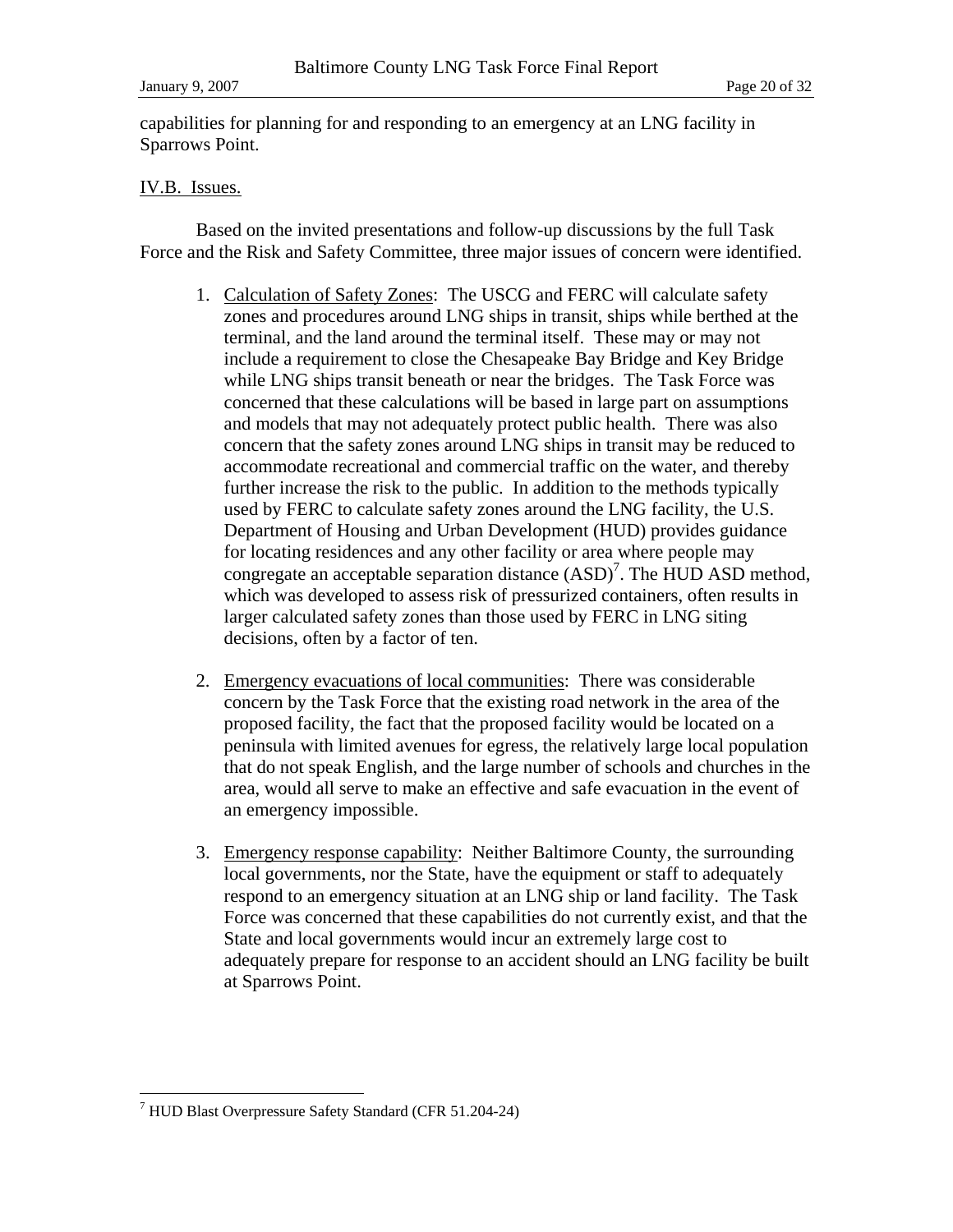# IV.C. Findings and Recommendations

Senate Bill 996 Issue #1: The risks and hazards of a liquefied natural gas production, storage, or regasification facility.

#### Findings:

- IV-1. There is considerable public concern about the potential risks of LNG traffic in the Chesapeake Bay and of the terminal, storage, and regasification facility at Sparrows Point.
- IV-2. Much of FERC's and the USCG's assessments of risk from LNG plants are based on a report conducted by Sandia National Laboratories (*Guidance on Risk Analysis and Safety Implications of a Large Liquefied Natural Gas (LNG) Spill over Water*, 2004), which is derived largely on models and assumptions. These models have not been verified at the scale of the proposed LNG facility.

# Recommendations:

Maryland should strongly recommend through the comment process that:

- IV-1. FERC and USCG take into account all studies on the risks of LNG not incorporated into the Sandia report (examples include *LNG Facilities in Urban Areas. A Security Risk Management Analysis for Attorney General Patrick Lynch, Rhode Island,* by Richard Clarke, 2005; *U.S. Environmental Protection Agency, Guidance Document for Hazard Analysis*, 1987), including those not publicly available. Also the LNG guidance policies used by European nations and Australia in licensing LNG facilities in their countries should be considered when making decisions on this and any future LNG applications.
- IV-2. When FERC and USCG interpret any findings based on models and assumptions to estimate the level of risk from the proposed LNG facility, they should include safety factors adequate to account for uncertainties in the models. They should use calculations from any recognized authority that provide the largest safety area.
- IV-3. FERC and USCG should require experiments on the hazards of LNG releases on the scale that would be experienced by a catastrophic failure of a tanker or land based storage tank before any final decisions are made on this application.

Senate Bill 996 Issue #2: The kind and use of the proposed production, storage, or regasification facility.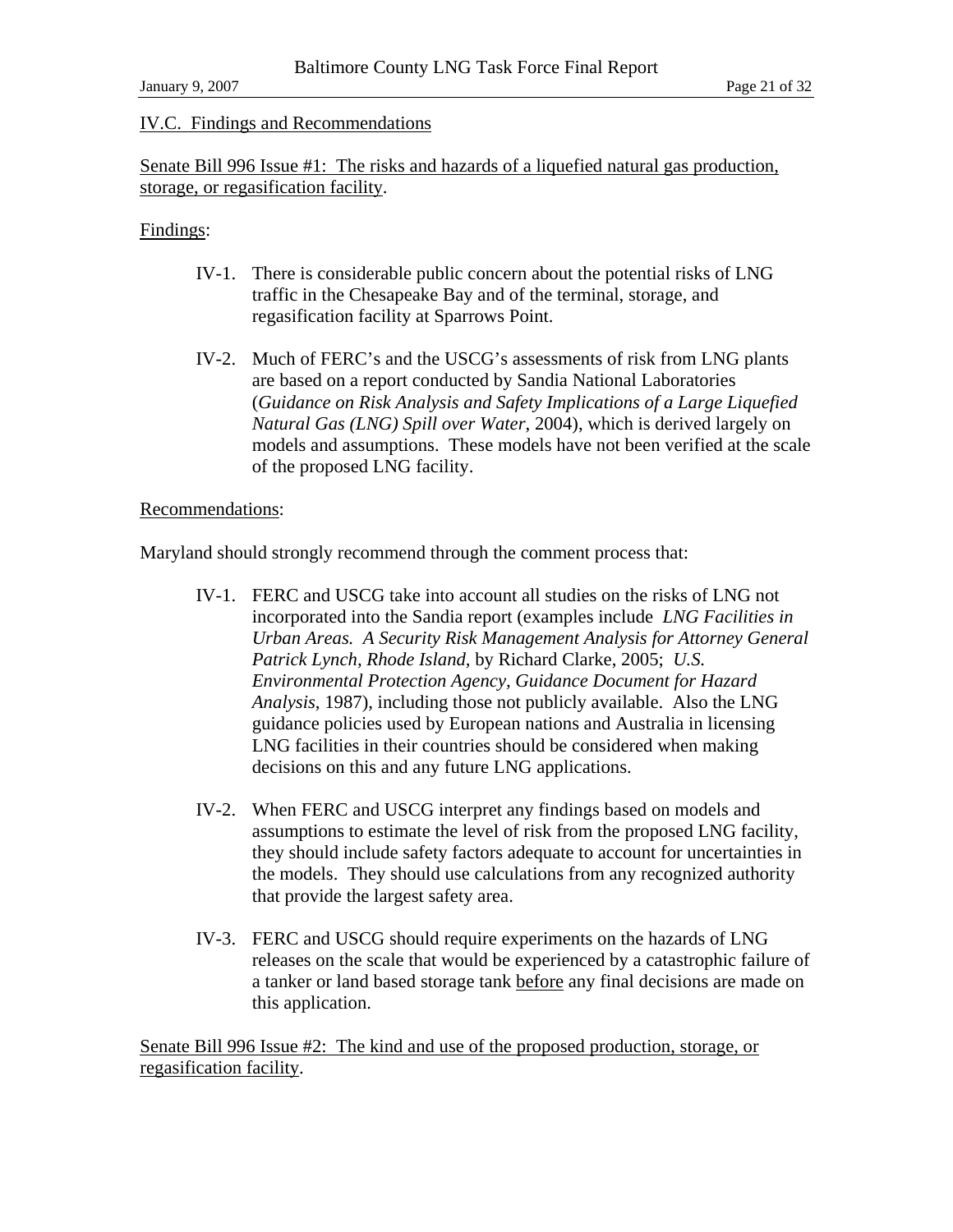# Findings:

- IV-3. The proposed LNG terminal, storage tanks, and regasification facility are typical of those used in the LNG industry. However, at Sparrows Point in addition to the LNG facility, the pre-filing notification describes a dredge material recycling plant and the potential siting of a power plant.
- IV-4. Sparrows Point Peninsula is the site of several industrial activities, and others are proposed. The cumulative and interactive impacts of the combined activities are not fully known.

# Recommendation:

IV-4. Maryland should assure that the cumulative and interactive impacts of the combined activities on Sparrows Point are evaluated once the formal application has been filed with FERC.

Senate Bill 996 Issue #6: The emergency response capabilities near the proposed facility location.

# Findings:

- IV-5. Adequate communication to the public during an emergency is a major concern due to lack of effective means of public notification due to insular or non-English speaking communities.
- IV-6. The road system is inadequate for evacuating public from the area in a reasonable amount of time. Several potentially affected communities have only a single road for evacuation.
- IV-7. Many local residents rely completely on public transportation.
- IV-8. Baltimore County does not have sufficient resources to respond to a major emergency at an LNG plant.

#### Recommendations:

Maryland should strongly recommend through the comment process that:

IV-5. FERC requires that The Emergency Response Plan must include an effective and rapid means of notifying and evacuating the public in the event of an emergency. This plan must specifically address the road capacity for evacuation and evacuating those dependent on public transportation, and be acceptable to local and State agencies. This should include on-going public education efforts on notification and evacuation methods, as well as on-going drills for emergency responders.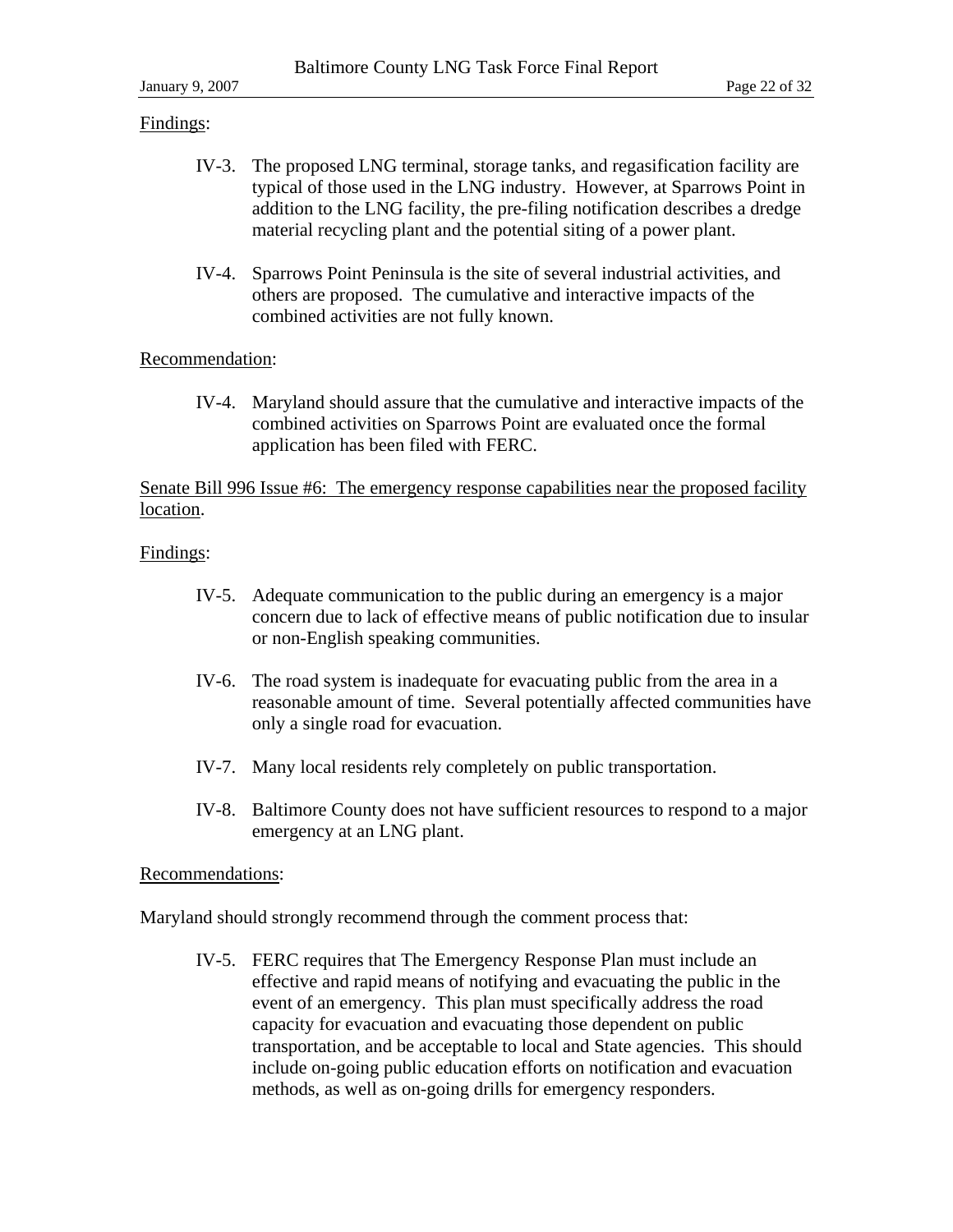IV-6. The Emergency Response Plan must clearly identify the applicant as the responsible party for covering both the direct costs to respond to an emergency (e.g., high expansion foam capabilities, fire boats, emergency response personnel, planning for and implementing evacuations) as well as the indirect costs of planning and preparation (e.g., staff and management time after the emergency devoted to response and restoration, training and refresher training for emergency responders).

Senate Bill 996 Issue #7: The need and appropriate distance for remote siting:

#### Findings:

 $\overline{a}$ 

IV-9. FERC will determine land exclusion zones around the proposed plant based on site-specific calculations and recommendations from the Sandia report as established by National Fire Protection Act 59A: *Standard for the Production, Storage, and Handling of LNG*. Two sets of exclusion zones will be set:

a. "Thermal Radiation Exclusion Zones" which establishes several exclusion zones around the land storage tanks and the vaporization, process, and transfer areas within which certain activities and structures are prohibited. These include the outdoor assembly of 50 or more people; offsite structures used for occupancies or residences, and property lines that can be built upon. (Title 49, CFR, Part 193, Section 193.2057: *Federal Safety Standards for LNG Facilities*).

b. "Vapor Dispersion Exclusion Zones" which requires that provisions be made to minimize the possibility of flammable vapors from a design spill from reaching a property line that can be built upon. (Title 49, CFR, Part 193, Section 193.2059: *Federal Safety Standards for LNG Facilities*).

The company must have control over the identified exclusion zones (i.e. ownership or easements).

FERC does not have standard distances for these exclusion zones, but rather bases their decisions on unique characteristics of each proposed plant. These exclusion zones have not yet been set by FERC for the AES proposal at Sparrows Point, although AES has calculated proposed exclusion zones $\frac{8}{3}$ . The exclusion zones proposed by AES are significantly smaller than those at Cove Point. FERC established exclusion zones for the Dominion Cove Point LNG facility in Calvert County and the AES proposed exclusion zones for the Sparrows Point facility are as follows:

 $8$  Mr. Kent Morton (AES) at the LNG Task Force meeting, November 17, 2006.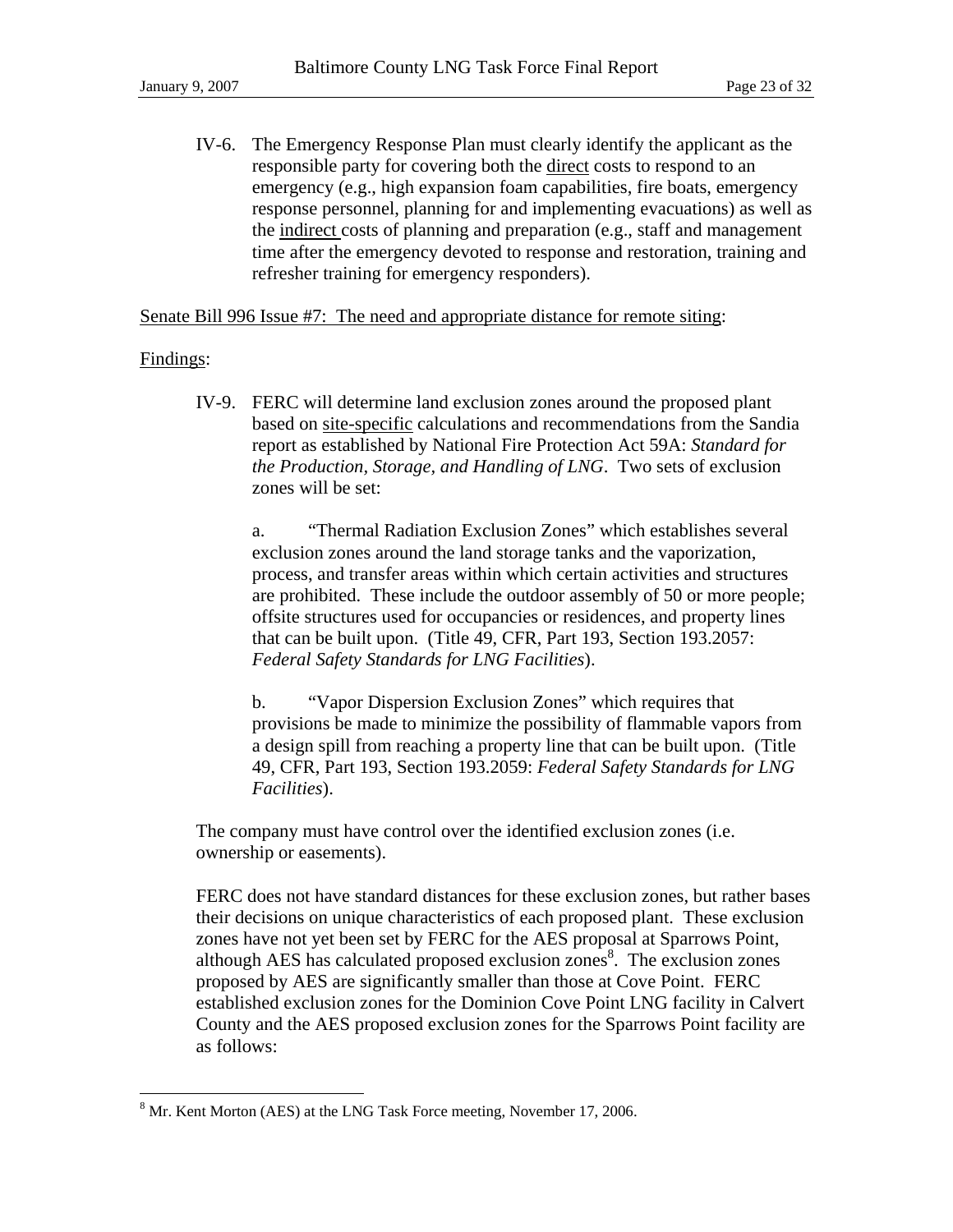January 9, 2007 Page 24 of 32

| <b>Table 6. Calculated Exclusion Zones.</b>     |                      |                     |  |  |  |  |
|-------------------------------------------------|----------------------|---------------------|--|--|--|--|
|                                                 | <b>Dominion Cove</b> | <b>AES Sparrows</b> |  |  |  |  |
|                                                 | Point                | Point               |  |  |  |  |
|                                                 | (Established by)     | (Proposed by AES)   |  |  |  |  |
|                                                 | FERC)                |                     |  |  |  |  |
| <b>Thermal Radiation Exclusion Zones around</b> |                      |                     |  |  |  |  |
| LNG storage tank impoundments                   |                      |                     |  |  |  |  |
| No outdoor assembly of 50 or more               | $1,423$ ft.          | 949 ft.             |  |  |  |  |
| people:                                         |                      |                     |  |  |  |  |
| No offsite structures used for                  | 771 ft.              | 737 ft.             |  |  |  |  |
| occupancy or residence:                         |                      |                     |  |  |  |  |
| Property line that cannot be built              | 537 ft.              | 394 ft.             |  |  |  |  |
| upon:                                           |                      |                     |  |  |  |  |
| Vapor Dispersion Exclusion Zone around          |                      |                     |  |  |  |  |
| LNG storage tank.                               | $1,200$ ft.          | $262$ ft.           |  |  |  |  |

It is important to note that the exclusion zones required by FERC around the proposed AES Sparrows Point LNG facility may be greater or less than the zones established by FERC at Dominion Cove Point, as they are two different facilities. A significant difference is that the Cove Point terminal off loads approximately 1 mile from the shoreline while the proposed Sparrows Point LNG facility is shoreside. The basic characteristics of the existing Cove Point facility, the expanded Cove Point facility (approved by FERC and currently under construction), and the proposed Sparrows Point facility are compared in Table 7:

| Table 7. Comparison of Dominion Cove Point and the Proposed Sparrows Point<br><b>LNG Facility</b> |                               |                               |                                   |  |  |
|---------------------------------------------------------------------------------------------------|-------------------------------|-------------------------------|-----------------------------------|--|--|
| <b>Description</b>                                                                                | <b>Existing Cove</b><br>Point | <b>Expanded Cove</b><br>Point | <b>Proposed Sparrows</b><br>Point |  |  |
| <b>LNG</b> Storage<br>Tanks                                                                       | 5                             | 7                             | 3                                 |  |  |
| <b>Total Storage</b><br>Capacity $(m^3)$                                                          | 375,000                       | 695,000                       | 480,000                           |  |  |
| <b>Natural Gas</b><br>Capacity (bcf/day)                                                          | 1.0                           | 1.8                           | 1.5                               |  |  |
| Developed lands<br>$(\text{acres})^*$                                                             | 108                           | 130                           | 80                                |  |  |
| Ship traffic<br>(ships/year)                                                                      | $\sim 90$                     | ~200                          | ~130                              |  |  |
| Required dredging<br>(million cubic<br>yards)                                                     | 0                             | $\Omega$                      | $2.5 - 4.0$                       |  |  |

\*Sparrows point proposal includes area developed for cogeneration and sediment processing (60 acres LNG + 20 acres cogeneration and sediment).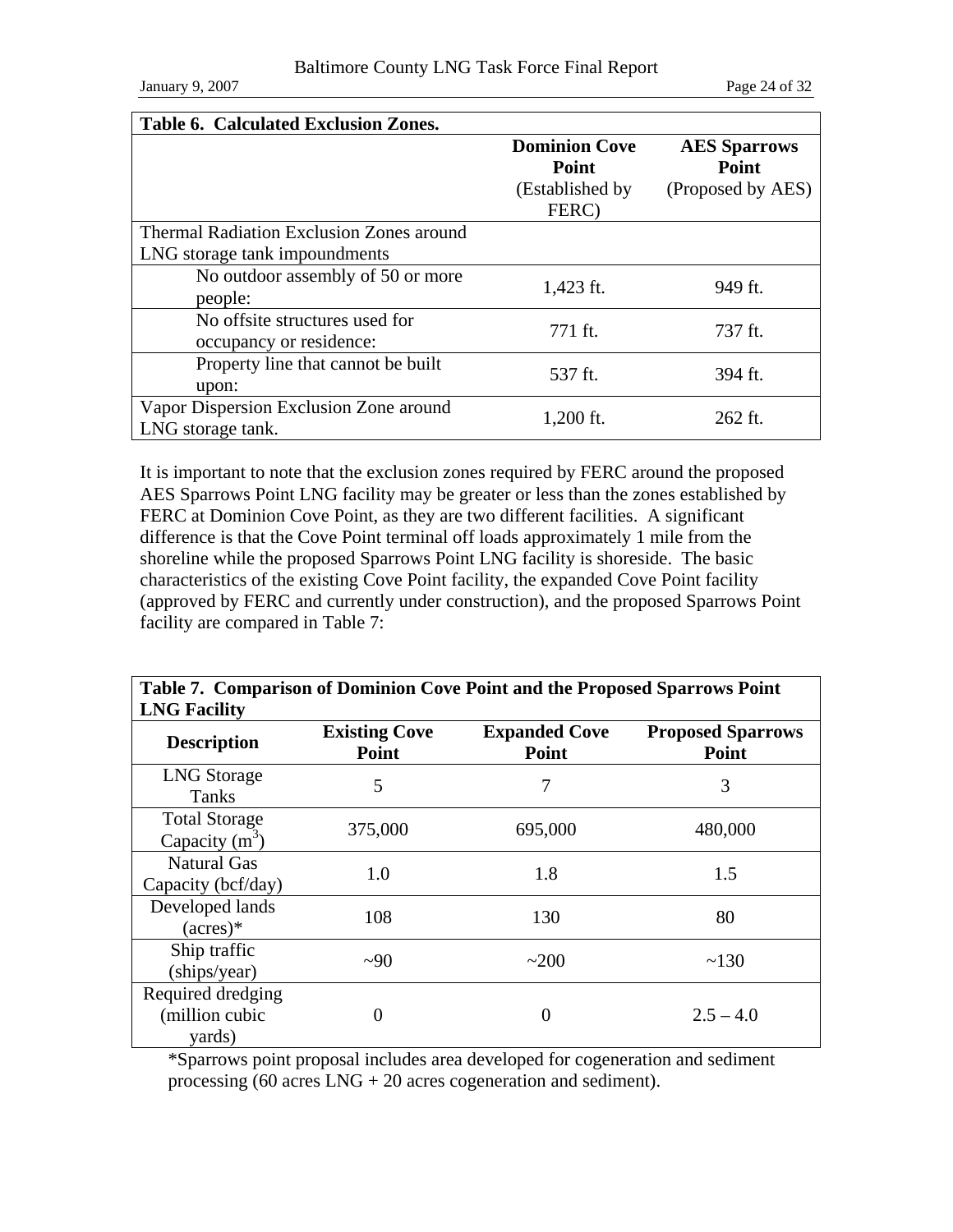IV-10. The USCG has not yet submitted their Waterway Suitability Report (WSR), which will provide recommendations to FERC on the size of any marine safety and security zones around LNG tankers in Chesapeake Bay. The USCG may recommend to FERC that marine safety and security zones be modified from recommendations in the Sandia report to lessen the impacts to commercial and recreational activities, and in recognition of the physical configuration of the waterway. (Title 33, CFR, Part 165: *Regulated Navigation Areas and Limited Access Areas*). (See section V below for more on the impacts to commercial and recreational activities.)

LNG tankers transiting the Chesapeake Bay to the Dominion Cove Point LNG terminal have a 500-yard safety and security zone around the ship while in transit and while berthed at the Cove Point offloading platform (Title 33, CFR, Part 165, Sections 500 and 502).

IV-11. Additionally, the USCG has not yet made a recommendation via the Waterway Suitability Report on whether or not the Chesapeake Bay Bridge and/or the Key Bridge will have to be closed to traffic during the transit of LNG tankers in the vicinity. Currently the Tobin Bridge in Boston must be closed to vehicular traffic when LNG tankers transit beneath it en route to the Tractebel LNG terminal. The Delaware Memorial Bridge would not be closed for vehicular traffic under a proposed LNG terminal on the Delaware River in New Jersey, but this is currently being litigated.

#### Recommendations:

- IV-6. The State should conduct its own calculations of applicable exclusion zones to ensure agreement with the applicant, FERC, and USCG calculations, and to take into account local and State concerns regarding impacts to recreational and commercial activities on the waterways, impacts to traffic and construction activities on the Bay Bridge, etc. The State's conclusions should be forwarded to FERC as conditions on any potential license to the applicant.
- IV-7. Marine safety and security zones are calculated based on safety and security issues and must not be compromised to accommodate impacts on recreational and commercial activities. If the impacts to recreational and commercial activities are unacceptable, then Maryland should recommend to FERC that the project must not move forward.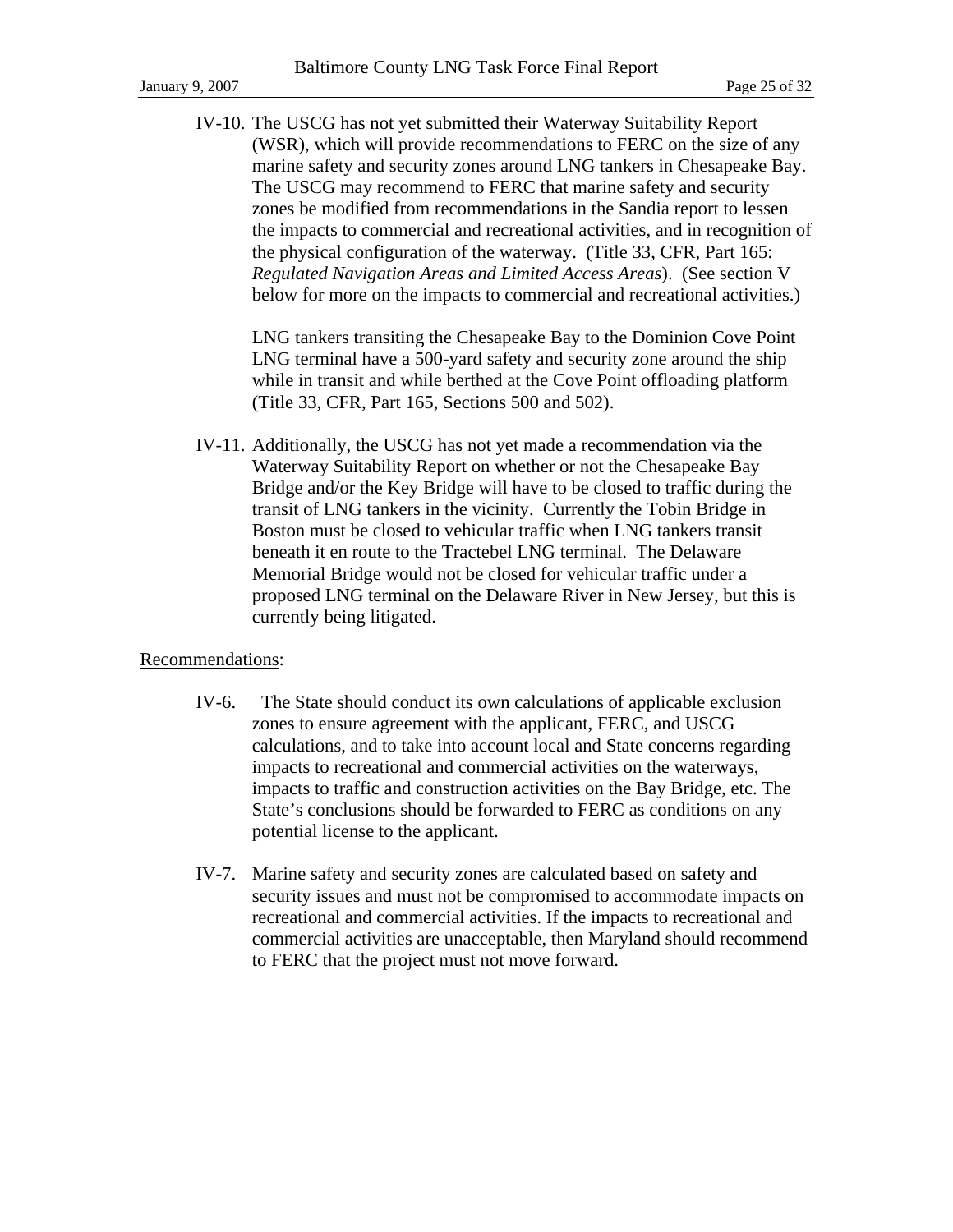# **V. Environmental consequences of a potential LNG facility at Sparrows Point.**

| Issues in SB 996 |                                                                                     |  |  |  |
|------------------|-------------------------------------------------------------------------------------|--|--|--|
| 8.               | the effect of the proposed facility location on recreational and commercial boating |  |  |  |
|                  | and fishing and crabbing in the area;                                               |  |  |  |
| 9.               | the impact on the environment, especially on water quality, due to the quality of   |  |  |  |
|                  | the dredged material from the large scale dredging that is intended to be           |  |  |  |
|                  | undertaken to accommodate the ships transporting the liquefied natural gas; and     |  |  |  |
| 10.              | the impact on the ability of residential property owners near the proposed facility |  |  |  |
|                  | to retain access to their properties by way of the waterway.                        |  |  |  |

# V.A. Background

 Much of the Sparrows Point peninsula and adjacent waters are contaminated due to legacy industrial activity. Portions of the former Bethlehem Steel site have contaminated soils and the site is targeted for clean-up under a consent decree. However, the proposed LNG site is no longer part of the consent decree, but has entered the Voluntary Cleanup Program. The near-surface sediments in the lower Bear Creek near the proposed LNG site contain high levels of organic pollutants (hydrocarbons and PAHs), metals and sulfides, and are often toxic to native organisms. While the area remains one of the most contaminated in Maryland, there is some recent indication of improved water quality, likely linked to reduced industrial activity on the site. Such 'natural recovery' of the land itself will not occur without active remediation of Sparrows Point soils.

 The contamination of the area raises concerns about potential releases of pollutants during any construction. For example, winds may carry resuspended polluted soils away from the site, distributing contaminants into local communities. Also, dredging contaminated sediments will release contaminants into the overlying water, even if the best available environmental dredging techniques are used. Processing of dredged sediments on the site will likely discharge water from the site which, if untreated, would adversely impact the surrounding water.

 As with almost all industrial activities, once in operation an LNG facility will release pollutants into the air and water. These releases will be regulated by the Maryland Department of the Environment through Clean Air Act and Clean Water Act permits. Maintenance dredging to maintain navigation channels into the facility, including dredging of the turning basin, will continue to generate contaminated dredge material requiring treatment and disposal.

 Since LNG operations will restrict use of a portion of the waterway during LNG tanker movement and off-loading, there is a concern that an LNG facility at Sparrows Point would impact commercial and recreational use of the waterway in the area. The Bear Creek area is densely populated, and many in the community use the waterway for recreation. Bear Creek may also be suitable spawning habitat for commercially or ecologically important fish species.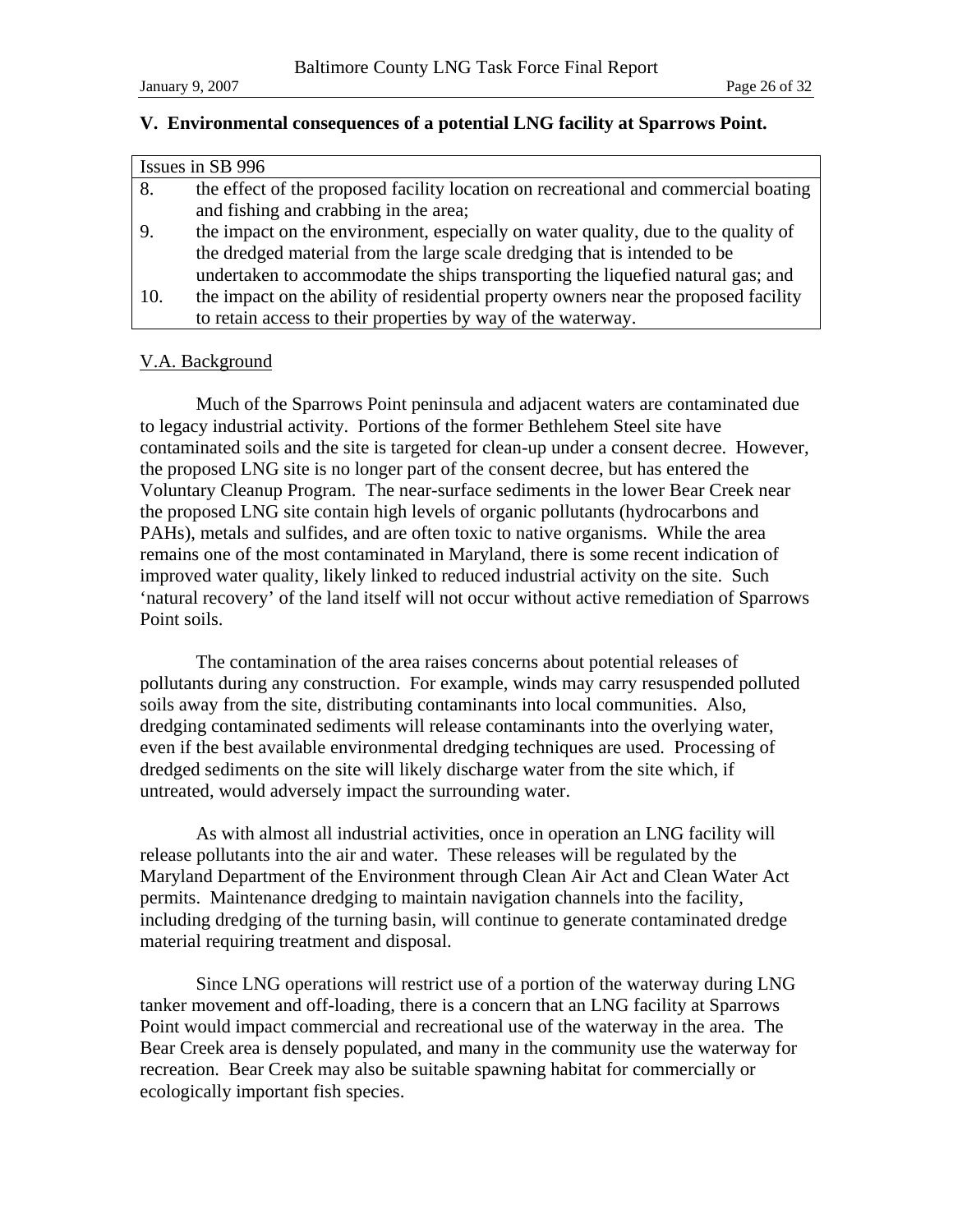The Task Force also examined the rationale for building an LNG facility at Sparrows Point in order to consider the 'no action' alternative to the proposal. The proposed facility and pipeline would deliver natural gas to southern Pennsylvania, to be further distributed to customers in the northeast. Maryland would not directly receive natural gas from the proposed facility, and any impact on Maryland energy costs or stability would likely be indirect. The project is justified on projections of future energy demands based on 'business as usual' energy use. As with any commodity, price and supply of energy is controlled by supply and demand. The Task Force examined whether improved energy efficiency in the region may achieve a comparable impact to building an additional LNG facility in Maryland.

#### V.B. Issues

 The environmental issues considered by the Task Force include (a) the impact of dredging, including treatment and disposal of dredged material, (b), the environmental impacts of construction and operation of an LNG facility at Sparrows Point, (c) the loss of waterway use, and (d) the impact of an LNG facility at Sparrows Point on Maryland energy supplies.

#### V.C. Findings and Recommendations

#### *VC.1. Dredging.*

#### Findings:

- V-1. The volume generated by the proposed project would greatly exceed the already limited capacity for harbor material disposal.
- V-2. Unconfined disposal of spoil from Baltimore Harbor is prohibited outside of Baltimore Harbor; unconfined disposal of spoil from a "Baltimore County tributary" is prohibited within five miles of the Hart-Miller-Pleasure Island chain; and a contained disposal site may not be approved within the same five mile limit.
- V-3. The applicant has indicated that they will propose to build an on-site facility to process the dredge material prior to shipping off-site. There is no facility in the region to process the dredged sediment into a product that could be classified as an innovative use and therefore no precedent for permitting such a facility.
- V-4. The limited capacity to dispose of Baltimore Harbor sediments requires careful prioritization of Harbor dredging projects.
- V-5. Suspended sediments, toxic substances and nutrients will be released during dredging. The quantity released will depend on the nature of the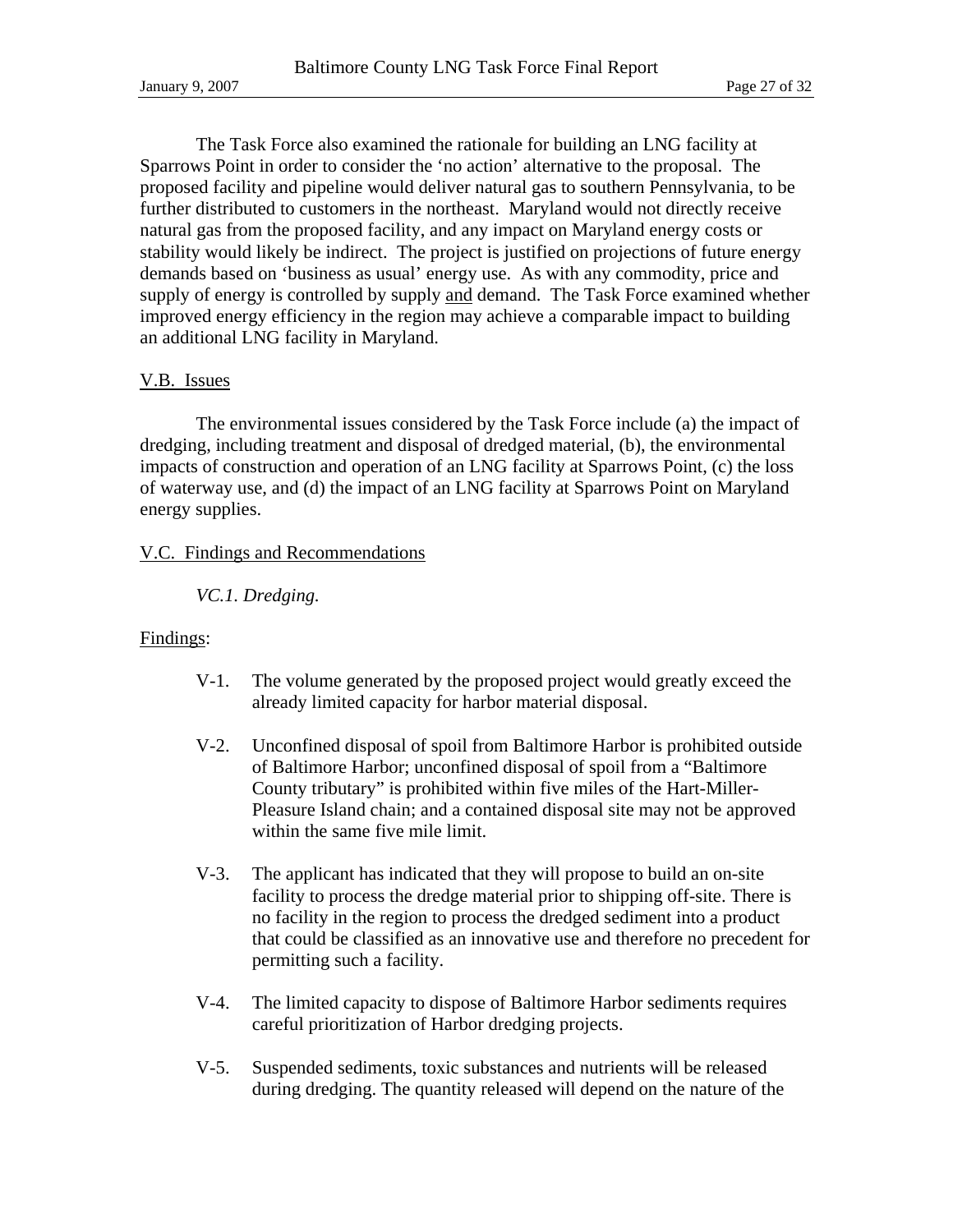dredging technique used, which must be designed to minimize pollutant release to the water column. Even using the best available dredging and disposal technologies, the large volume of materials handled will result in an overall large release of contaminants.

#### Recommendations:

- V-1. Maryland should continue to prioritize the use of disposal capacity in Baltimore Harbor for required maintenance of navigation channels.
- V-2. State and Federal regulatory agencies should not permit dredge sediment disposal or disposal process operation until disposal capacity is clearly and legally documented and the regulatory path defined.
- V-3. A formal opinion from the Attorney General of Maryland as to the legality of processing of dredge materials on the proposed location under the current law should be requested prior to granting permission to dredge a deepened channel.
- V-4. State and Federal permitting agencies for any discharge permits must consider the potential for long-term impacts in addition to acute impacts because sediments in the proposed project area typically contain bioaccumulative contaminants. Impacts from dredging and de-watering should be evaluated cumulatively with existing impacts.

#### *V.C.2 Environmental Impacts.*

#### Findings:

- V-6. Baltimore Harbor has poor environmental quality due to excessive levels of nutrients and toxic pollutants. During the past 10 years, considerable resources have been spent to assess and manage these problems, and substantial efforts to improve the Harbor continue.
- V-7. The sediment in some areas surrounding the proposed facility is extremely contaminated and local neighborhoods have borne a disproportionately large pollution burden for several generations.
- V-8. Since the reduction of industrial activity at the Sparrows Point site, there is some evidence of improvement in environmental conditions in Bear Creek. Dredging and construction will increase pollution.

#### Recommendations:

V-5. Maryland should work through existing regulatory authorities and voluntary incentives to insure that any new major activity in the Sparrows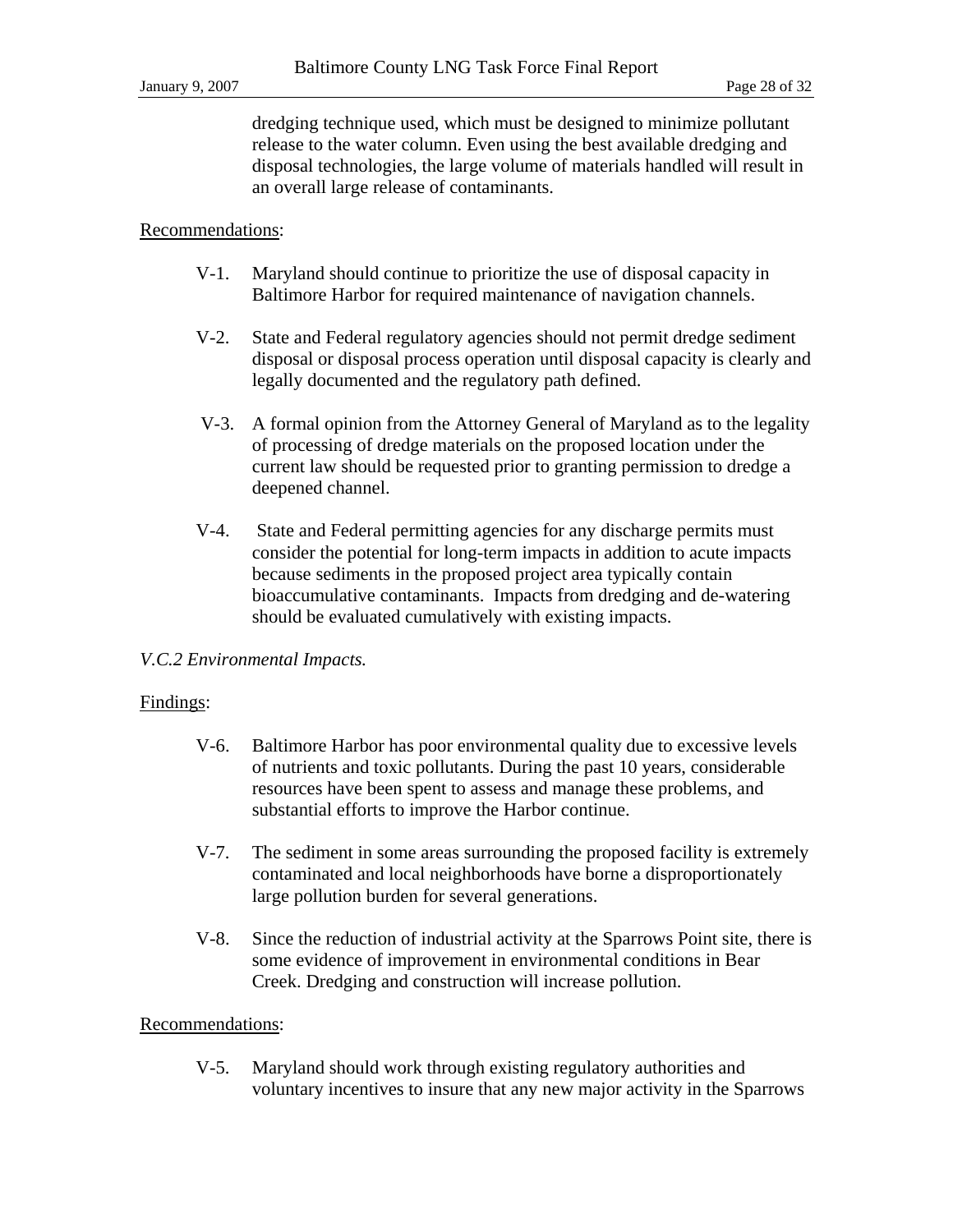Point area is 'environmentally positive' (i.e., the area's environmental quality is better than if the project did not occur). Environmental impacts shall be avoided or minimized to the extent possible and the remaining impacts offset by mitigation.

- V-6. Maryland should ensure, through the Water Quality Certification and the Consistency Determination, that the proposed activity is consistent with existing Harbor-wide remediation and restoration programs.
- V-7. No activity should be allowed at Sparrows Point that interferes with or delays the required environmental remediation of the site.
- V-8. Maryland shall be a strong advocate for the residents of the surrounding communities, ensuring that any development on the site is consistent with the principles of environmental justice.

*V.C.3. Effect of the proposed facility on recreational and commercial boating, fishing and crabbing.* 

# Findings:

 $\overline{a}$ 

V-9. In 2005, there were 200,532 boats registered in Maryland, of which 21,357 were registered in Baltimore County, and 3,032 were registered in Baltimore City<sup>9</sup>.

| Table 8. Maryland Boat Registration, 2005 |          |            |       |         |  |  |
|-------------------------------------------|----------|------------|-------|---------|--|--|
|                                           |          | Commercial |       |         |  |  |
|                                           | Pleasure | Fishing    | Other | Total   |  |  |
| <b>Baltimore</b>                          |          |            |       |         |  |  |
| County                                    | 21,004   | 14         | 339   | 21,357  |  |  |
| Baltimore                                 |          |            |       |         |  |  |
| City                                      | 2,933    |            | 99    | 3,032   |  |  |
| <b>State Total</b>                        | 172,069  | 735        | 4,304 | 200,532 |  |  |

- V-10. The Patapsco River is the site of a significant amount of commercial fishing activity. Between 2003 and 2006, an annual average of approximately 85,000 pounds of fish and shellfish were commercially harvested from the Patapsco River<sup>10</sup>. Hard blue crabs compromise approximately 75% by weight of the Patapsco River commercial fishery harvest.
- V-11. Approximately 500 charter boat trips per year originate in Baltimore Harbor for recreational fishing, sightseeing, and other services (pers.

<sup>&</sup>lt;sup>9</sup> Maryland Department of Natural Resources, Licensing and Registration Service

<sup>&</sup>lt;sup>10</sup> Maryland Department of Natural Resources, Fisheries Service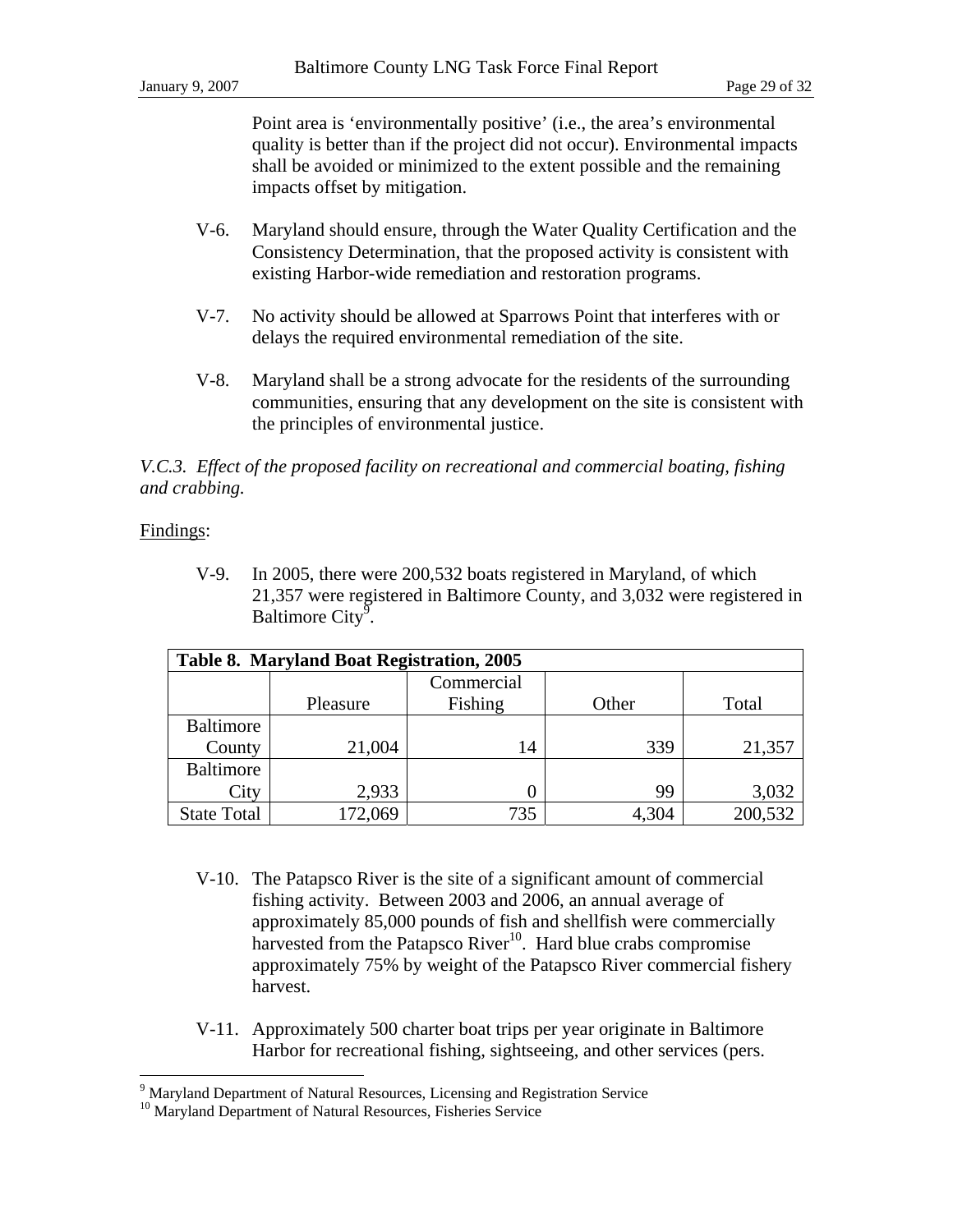comm. to Russell Donnelly from the Watermens Association). Charter fishing boats must report to DNR where they stop to fish. The Patapsco River is utilized by charter fishing boats on a highly variable basis depending on annual variation in the location of fish populations. Between 2003 and 2005, the charter boat fishing industry reported a low of four fishing trips in 2003 and a high of 100 fishing trips in 2004 (DNR Fisheries Service).

V-12. Evidence is strong that the Bear Creek area is currently a spawning habitat for white perch, and was historically for other species $11$ .

## Recommendations:

Maryland should strongly recommend through the comment process that:

- V-9. FERC implement marine safety and security zones based solely on safety and security considerations and these must not be compromised to accommodate impacts on commercial and recreational activities. If the impacts on commercial and recreational activities are unacceptable, then Maryland should recommend to FERC that the project not move forward.
- V-10. FERC, with input from Maryland DNR, should accurately calculate the economic and cultural impacts to the recreational and commercial communities resulting from the inevitable loss of access to the waterway, and require that the applicant compensate these communities appropriately.

#### *V.C.4. Energy supply and policy*

#### Findings:

<u>.</u>

- V-13. In general, any new facility would increase the reliability of natural gas supply to the region, which may influence utility costs.
- V-14. The applicant's stated purpose for the proposed facility is to serve customers outside Maryland. The Task Force is not aware of any plans to build a gate station from this facility feeding to Maryland consumers.
- V-15. The use of natural gas typically has less overall environmental impact than other fossil fuels, including coal.
- V-16. Current LNG imports at Cove Point are approximately twice the current natural gas consumption in Maryland, providing LNG for regional distribution. After expansion of Cove Point, which has been approved by FERC and is currently underway, the capacity of that facility will be more

<sup>&</sup>lt;sup>11</sup> Maryland Department of Natural Resources, Fisheries Service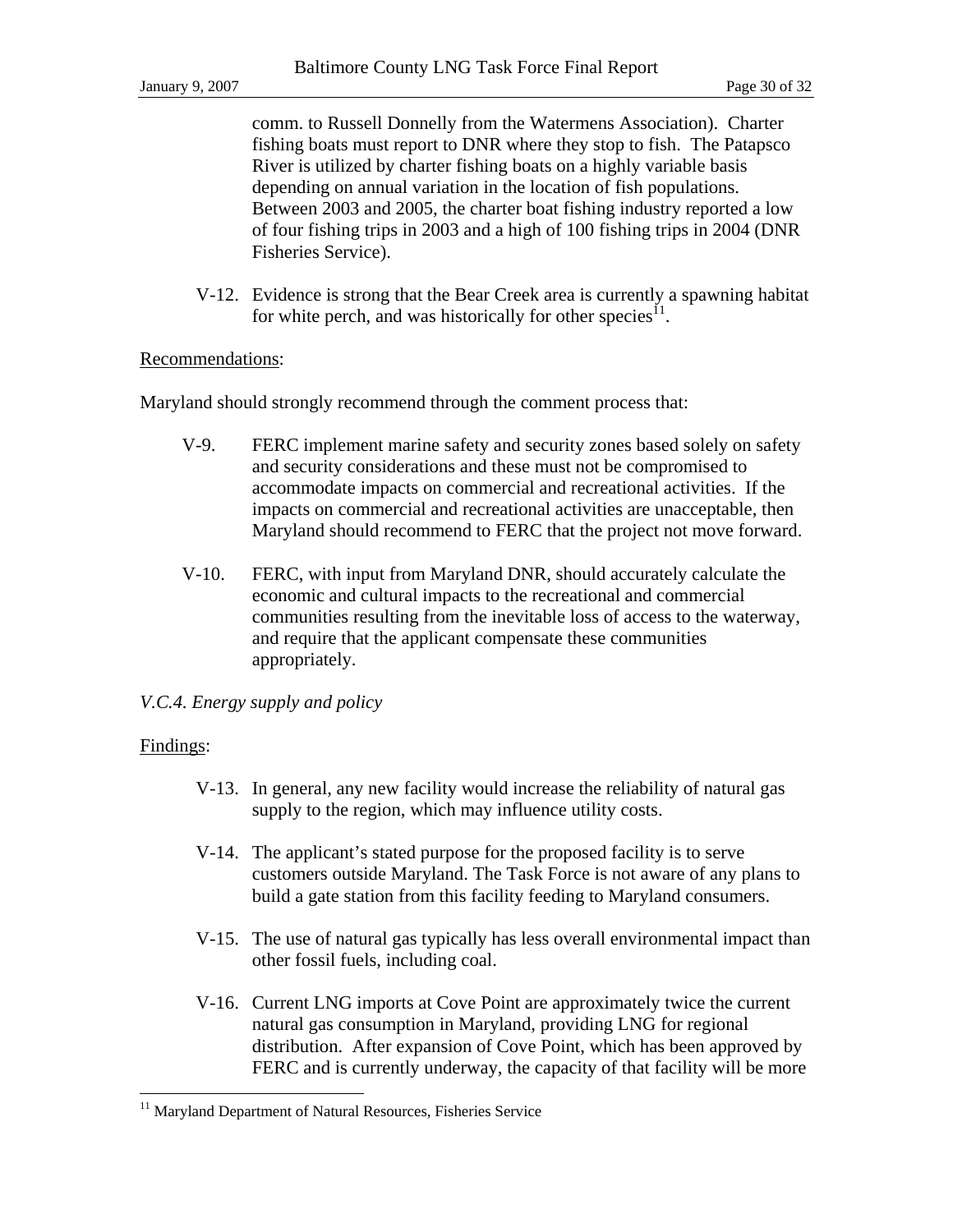than three times the projected natural gas consumption in Maryland. The citizens of Maryland disproportionately bear the costs of environmental impacts, security, and emergency preparation and response.

V-17. While the proposed facility will increase natural gas supplies to the mid-Atlantic and Northeastern U.S., greater economic impact could result from reducing energy demand through modernizing equipment in the region. Such reductions would have other positive environmental benefits beyond not constructing and operating the proposed facility. Comprehensive studies<sup>12</sup> have demonstrated that cost-effective demand reduction potential is large enough to offset population increase and substantially lower overall demand.

# Recommendations:

- V-11. Maryland should adopt a comprehensive energy strategy that balances supply-side (increased energy production) and demand-side (increased efficiency, conservation) policies.
- V-12. Since this facility would push the region toward a supply-side response to energy demand and thereby undermine demand-side strategies, State and federal agencies should require the applicant to invest significantly in statewide demand management programs in Maryland. This should include utility or state-run energy efficiency programs in addition to economic assistance to improve home heating and public transportation in the area.

# **VI. Overall Recommendations**

 $\overline{a}$ 

- VI-1. The Task Force has identified several major issues of concern for which the applicant has not indicated adequate solutions. Maryland should advise FERC, and use existing State law and permitting authority to the maximum extent possible, to require that unless and until solutions to these critical issues are found, the State would not consider that the safety of the surrounding communities and environmental integrity have been adequately protected as required by the relevant laws. The most significant of these issues include:
	- a. Notification, transportation and evacuation capabilities are clearly inadequate.

 $12$  American Council for an Energy Efficient Economy (ACEEE), "Impacts of Energy Efficiency and Renewable Energy on Natural Gas Markets: Updated and Expanded Analysis: April 2005; New York State Energy Research and Development Authority (NYSERDA) "Natural Gas Energy Efficiency Resource Development Potential in New York", Final Report, October 2006.